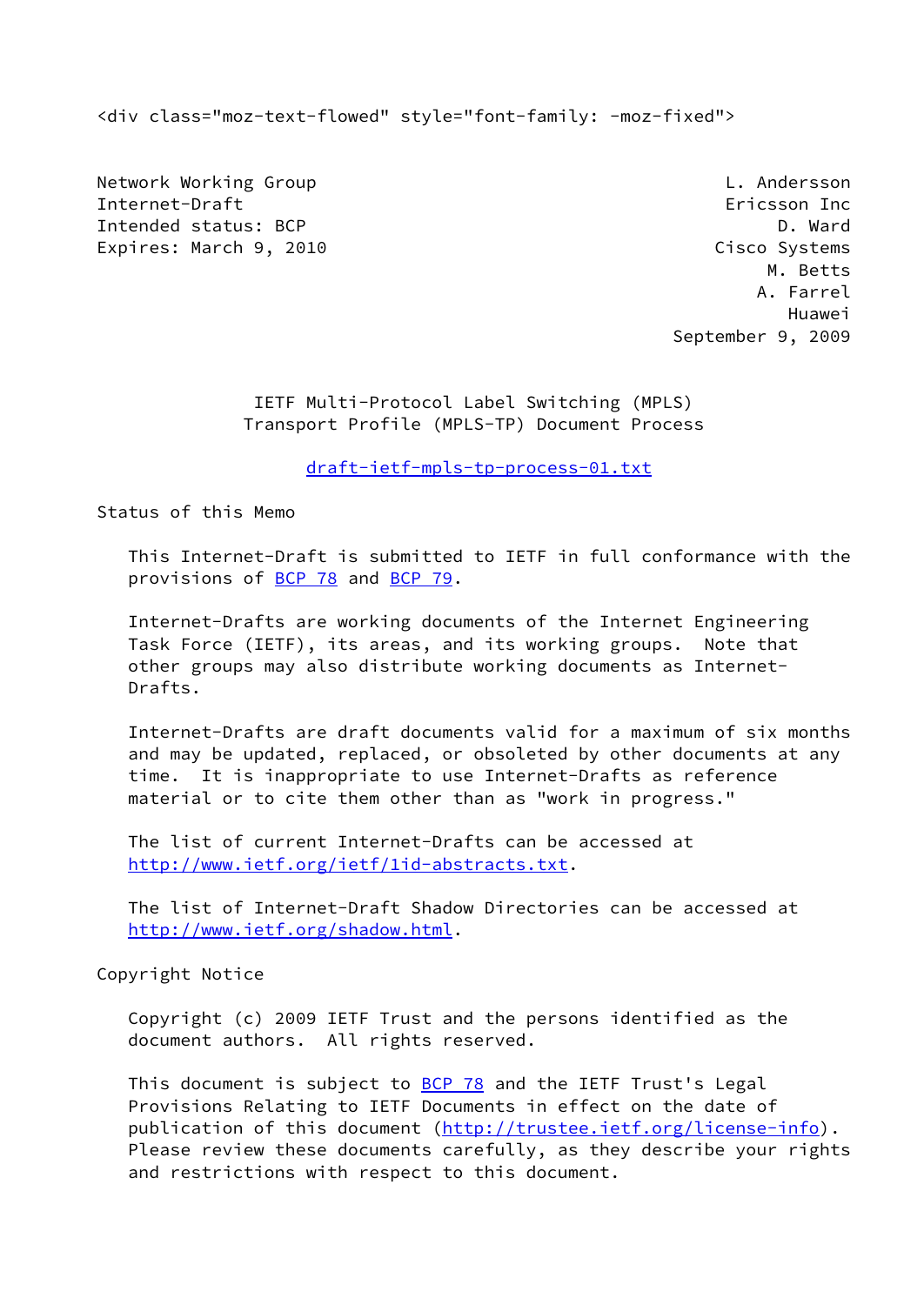Internet-Draft MPLS-TP Document Process September 2009

## Abstract

 The decision to develop a Multiprotocol Label Switching (MPLS) Transport Profile (MPLS-TP) in cooperation between the IETF and the ITU-T is document in [RFC 5317](https://datatracker.ietf.org/doc/pdf/rfc5317) as the decision of the Joint Working Team on MPLS-TP.

 This document provides additional detail of the processes for the development of IETF RFCs on MPLS-TP. It provides an adaptation of the IETF working group process; identifies the expected participation in the process by the ITU-T; and clarifies the rules and conventions regarding MPLS-TP documents.

 This document doe not specify any ITU-T process; ITU-T activities will be done according to ITU-T process/rules.

 This document does not specify or modify the normal IETF working group process. It is limited to the specific adaptations of that process to facilitate the cooperation agreement between the IETF and the ITU-T on MPLS-TP, and to ensure a good and consistent document review across the two organizations.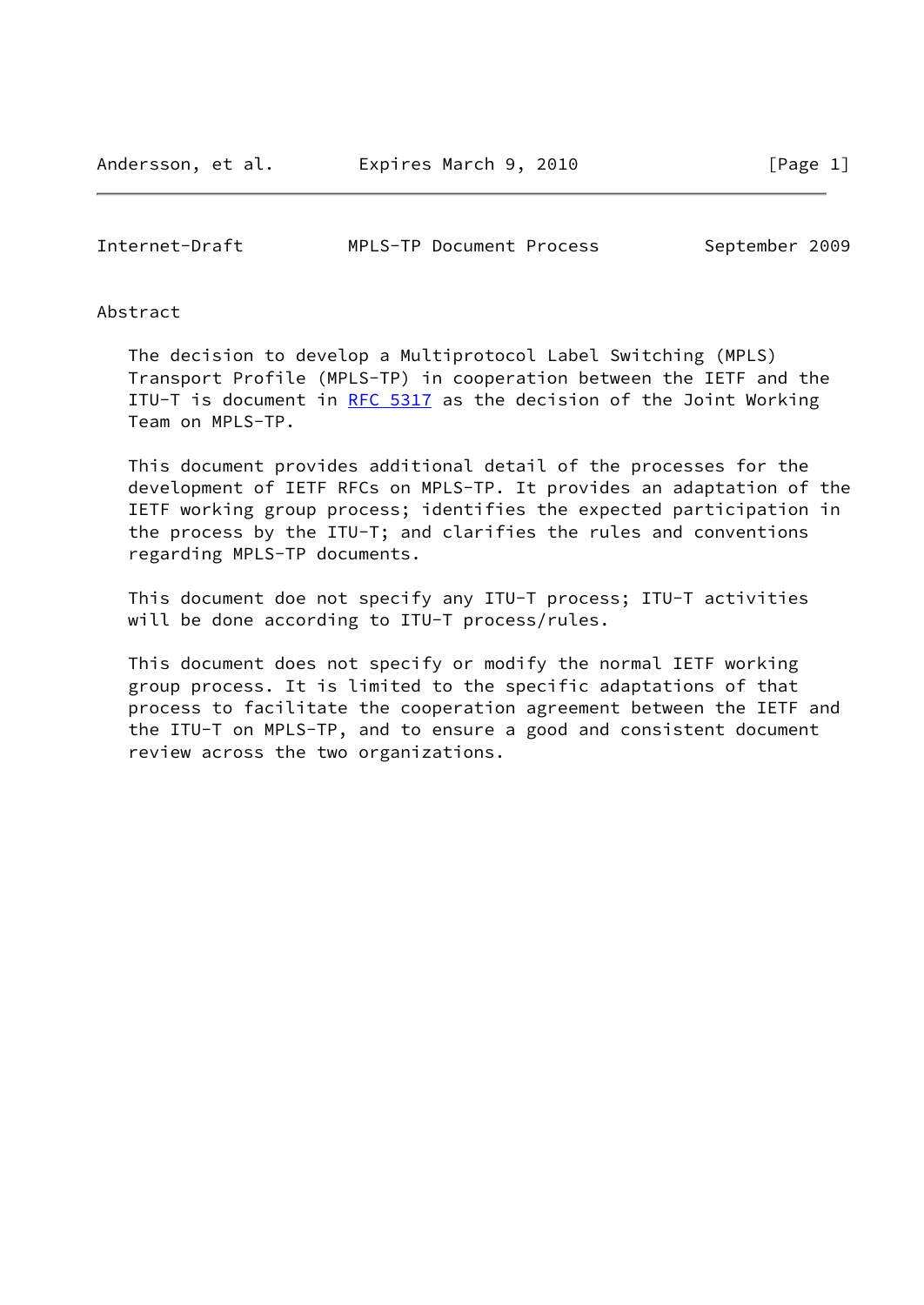| Andersson, et al. |  |
|-------------------|--|
|                   |  |

Expires March 9, 2010 [Page 2]

Internet-Draft MPLS-TP Document Process September 2009

# Table of Contents

| 1.1.1. IETF Terms and Abbreviations  4                                   |  |
|--------------------------------------------------------------------------|--|
| 1.1.2. ITU-T Terms and Abbreviations  6                                  |  |
| 1.2. Purpose and Intent of Cooperation on MPLS-TP  6                     |  |
| 2. Adaptation of the IETF Working Group Process  8                       |  |
|                                                                          |  |
| 2.2. Communications with the ITU-T  8                                    |  |
| 2.3. Adapted IETF Working Group Process  9                               |  |
|                                                                          |  |
| 2.3.2. The IETF MPLS-TP Process  11                                      |  |
| 2.4. Naming Conventions for MPLS-TP Documents  15                        |  |
| $\underline{3}$ . Expectations on ITU-T Participation in the Process  16 |  |
|                                                                          |  |
| 3.2. Working Group Document Review  17                                   |  |
| 3.3. Working Group Last Call and Document Approval  18                   |  |
|                                                                          |  |
| 4. Guidelines For MPLS-TP work in the ITU-T  20                          |  |
|                                                                          |  |
|                                                                          |  |
|                                                                          |  |
|                                                                          |  |
|                                                                          |  |
|                                                                          |  |
|                                                                          |  |
|                                                                          |  |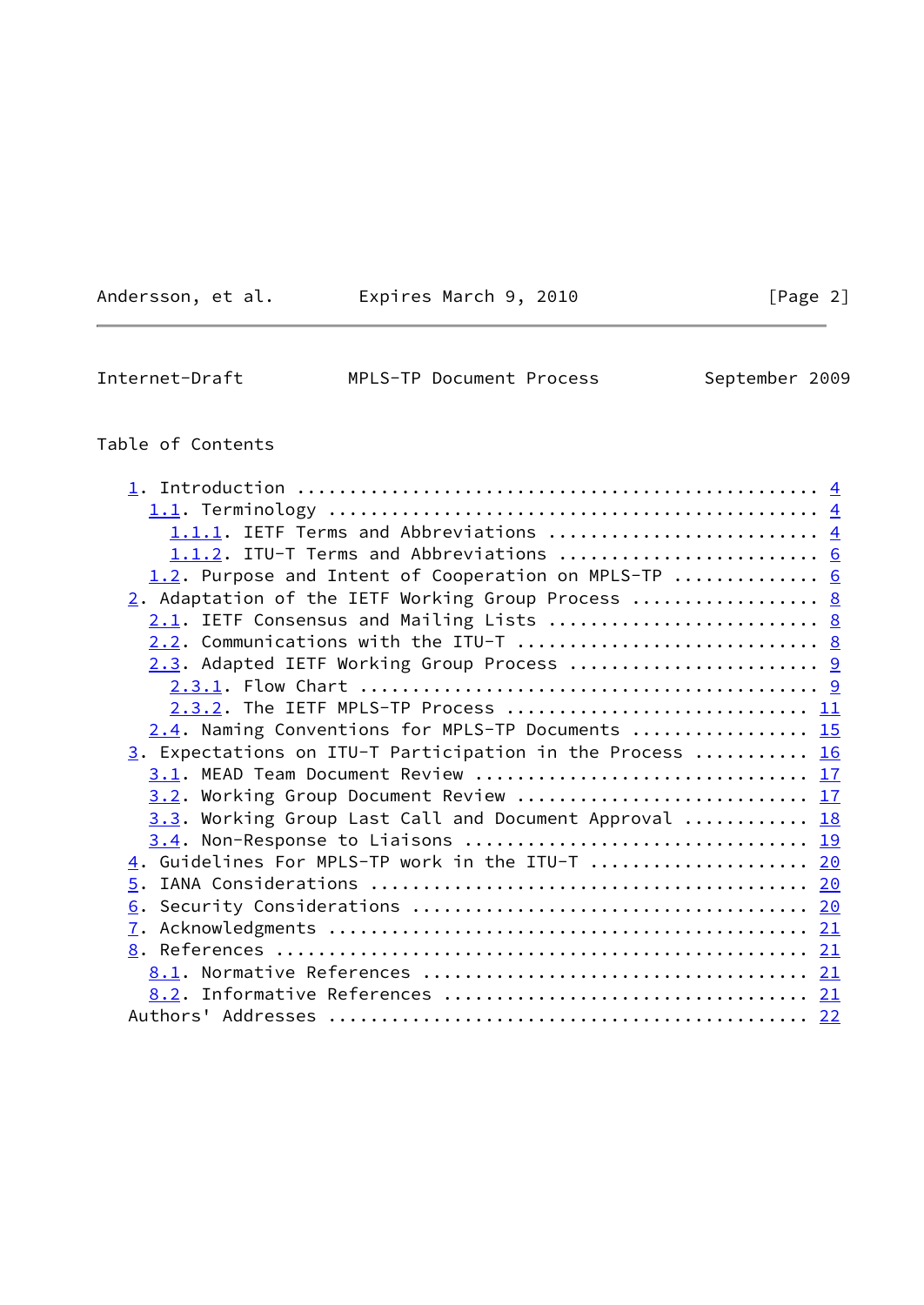Andersson, et al. **Expires March 9, 2010**[Page 3]

<span id="page-3-1"></span>

Internet-Draft MPLS-TP Document Process September 2009

<span id="page-3-0"></span>[1](#page-3-0). Introduction

 The IETF and ITU-T have entered into an agreement to develop the Multiprotocol Label Switching (MPLS) Transport Profile (MPLS-TP). This agreement is known as the Joint Working Team on MPLS-TP (JWT) Agreement and is documented in  $[REC5317]$ . The agreement states that MPLS-TP will be documented in IETF RFCs, and assumes that there will be close cooperation with the ITU-T in reviewing these RFCs.

 This document provides additional detail of the processes for the development of IETF RFCs on MPLS-TP as follows.

- o It Provides an adaptation of the IETF working group process, with respect to the how the IETF will take input from the ITU-T on MPLS-TP topics.
- o It identifies the expected participation by the ITU-T in the document development process, noting that the ITU-T has committed to responding promptly to IETF working group last calls in a way that may require the ITU-T to develop responses via correspondence.
- o It clarifies the rules regarding MPLS-TP documents.

 This document does not specify or modify the normal IETF working group process. It is limited to the specific adaptations of that process to facilitate the cooperation agreement between the IETF and the ITU-T on MPLS-TP, and to ensure a good and consistent document review across the two organizations.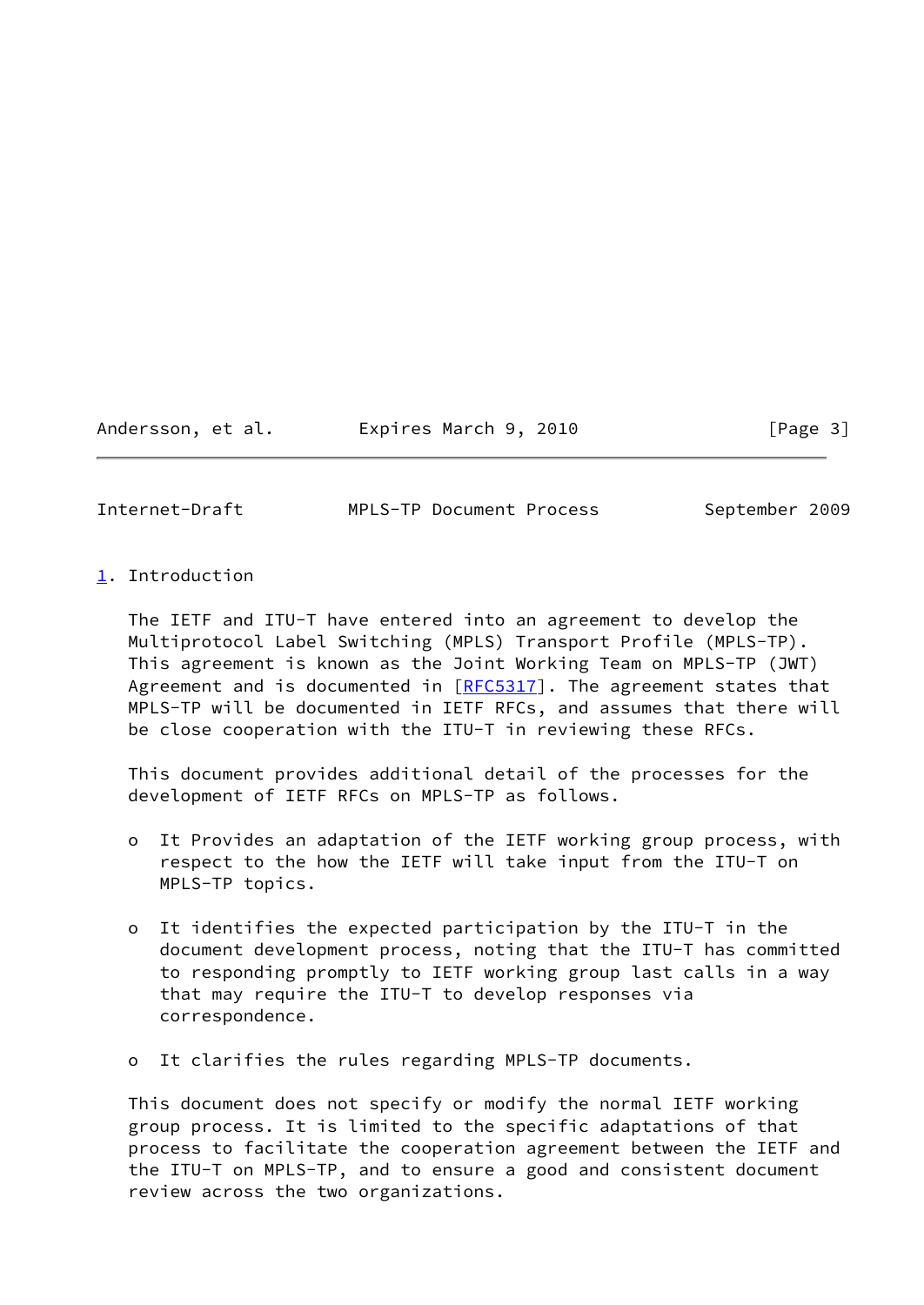The key words "MUST", "MUST NOT", "REQUIRED", "SHALL", "SHALL NOT", "SHOULD", "SHOULD NOT", "RECOMMENDED", "MAY", and "OPTIONAL" in this document are to be interpreted as described in [RFC 2119 \[RFC2119](https://datatracker.ietf.org/doc/pdf/rfc2119)]. Although this document is not a protocol specification, this language is used for clarity and decisiveness.

<span id="page-4-0"></span>[1.1](#page-4-0). Terminology

 This section includes a number of terms and abbreviations that are used in this document. The section is split into two subsection: IETF terms and ITU-T terms.

<span id="page-4-1"></span>[1.1.1](#page-4-1). IETF Terms and Abbreviations

 o JWT - Joint Working Team, a team with participants with experience from standards development in the IETF and the ITU-T.

Note: The JWT is not part of either the IETF or ITU-T, but a group

| Andersson, et al. | Expires March 9, 2010 | [Page 4] |
|-------------------|-----------------------|----------|
|-------------------|-----------------------|----------|

| Internet-Draft | MPLS-TP Document Process | September 2009 |  |
|----------------|--------------------------|----------------|--|
|                |                          |                |  |

 that has been set up to facilitate cooperation on MPLS-TP between the two organizations.

- o JWT decision A set of recommendations on the procedural approach to the development of MPLS-TP made by the JWT and documented in [[RFC5317\]](https://datatracker.ietf.org/doc/pdf/rfc5317).
- o JWT agreement The agreement between IETF and ITU-T based on the JWT decision to jointly develop MPLS-TP according IETF processes.
- o JWT documents The set of documents envisioned in the JWT decision [\[RFC5317](https://datatracker.ietf.org/doc/pdf/rfc5317)].
- o MEAD team MPLS Interoperability Design Team, a temporary team with participants with experience from standards development for MPLS and transport networks. The MEAD team is chartered to coordinate the development of MPLS-TP within the IETF and to coordinate the MPLS-TP cooperation with the ITU-T.
- o MPLS-TP documents The following sets of documents are counted as MPLS-TP documents:
	- \* Internet-Drafts that are coordinated by the MEAD team.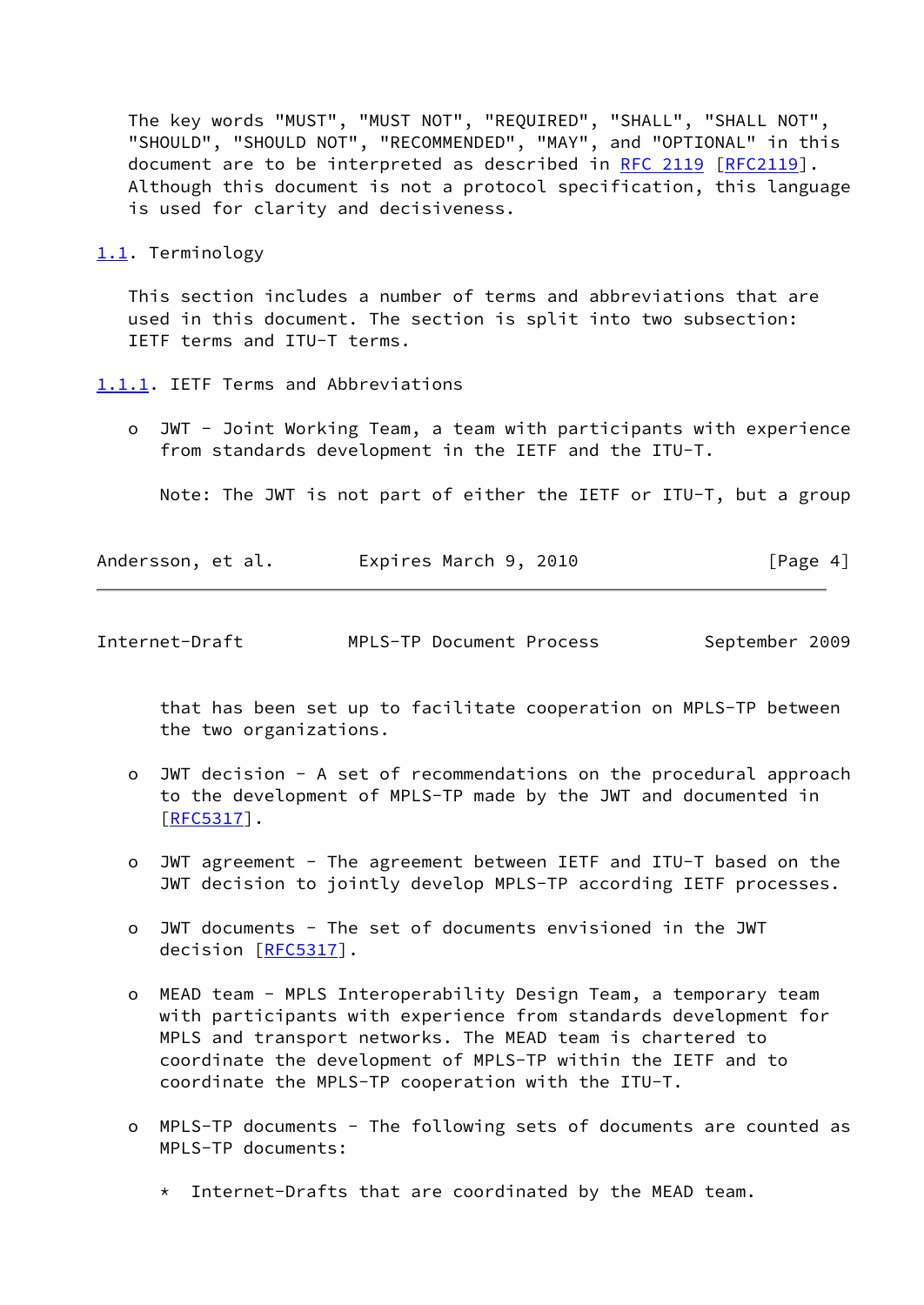- \* Individual Internet-Drafts that addresses the MPLS-TP problem space.
- \* Working group Internet-Drafts that addresses the MPLS-TP problem space.
- \* Internet-Drafts that are considered for publication as RFCs by the IESG and that addresses the MPLS-TP problem space.
- $*$  Internet-Drafts that are approved for publication as RFCs by the IESG and that addresses the MPLS-TP problem space.
- \* Published RFCs that addresses the MPLS-TP problem space.
- $*$  ITU-T Recommendations and draft Recommendations in various stages of development that address the MPLS-TP problem space.

 Documents that originate from the IRTF RFC stream are NOT considered as MPLS-TP documents.

 o MPLS-TP mailing list - An IETF mailing list (mpls-tp@ietf.org) established specifically for the discussion of MPLS-TP issues within the IETF. The MPLS-TP list is the mailing list that is used decide consensus on MPLS-TP issues. This is an open mailing list

| Andersson, et al. | Expires March 9, 2010 | [Page 5] |
|-------------------|-----------------------|----------|
|-------------------|-----------------------|----------|

<span id="page-5-1"></span>Internet-Draft MPLS-TP Document Process September 2009

with publicly available archives.

- o MPLS-TP responsible working group chair An IETF MPLS working group chair assigned responsibility for the IETF MPLS-TP effort by the IETF Routing Area Directors.
- o MPLS-TP responsible AD An IETF Routing Area Director with management responsibility for the MPLS-TP effort.
- o IETF liaison to the ITU-T on MPLS An individual assigned responsibility by the IAB for managing the liaison relationship to the ITU-T in regard of all issues concerning MPLS, including MPLS-TP.

<span id="page-5-0"></span>[1.1.2](#page-5-0). ITU-T Terms and Abbreviations

o Ad Hoc Team on MPLS-TP (ahtmplstp) - A team established by Study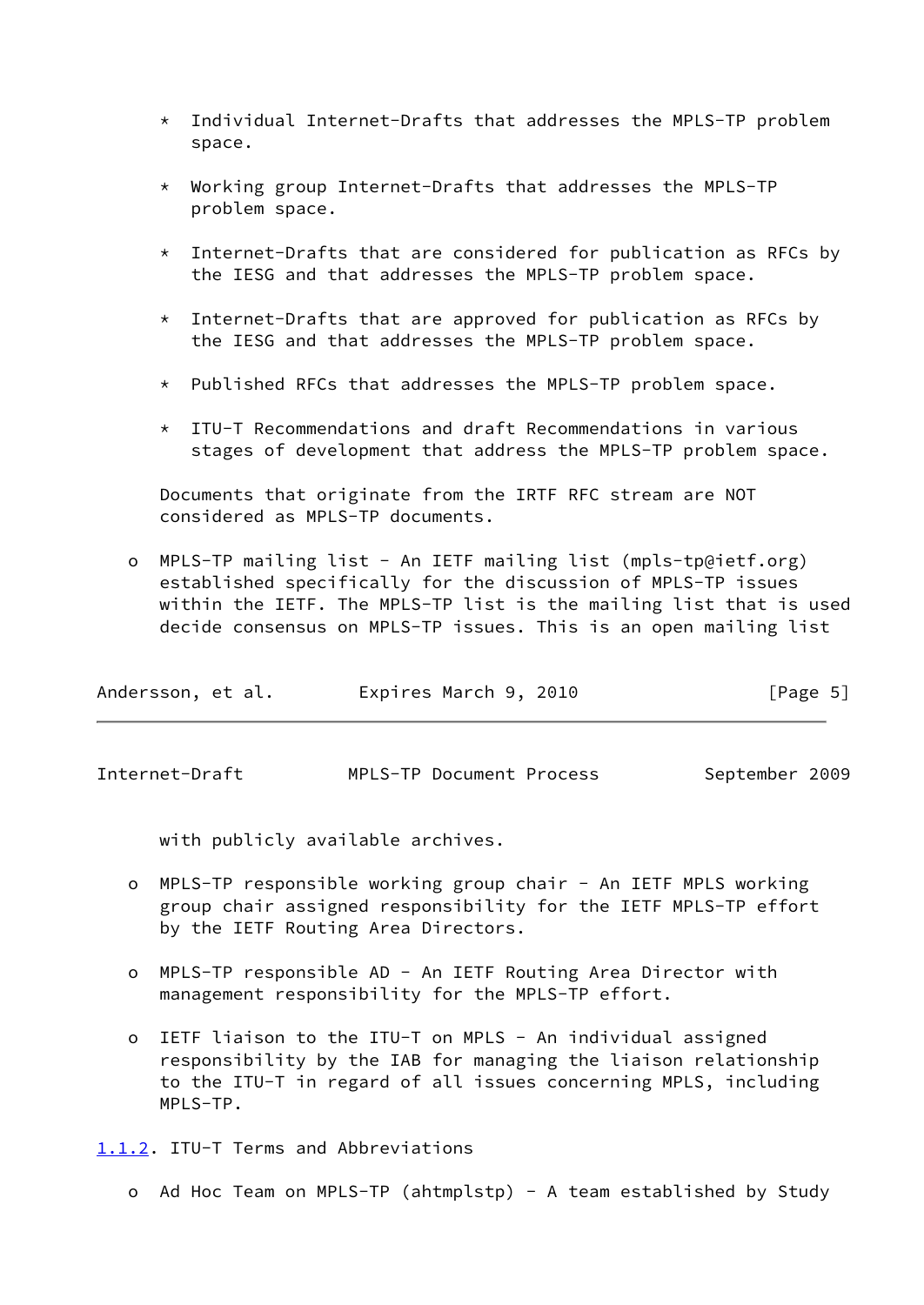Group 15 of the ITU-T to coordinate the work on MPLS-TP within the ITU-T and to act as a focal point for communication with the IETF about MPLS-TP.

- o Ad Hoc Team on MPLS-TP mailing list An ITU-T mail exploder (ahmpls-tp@lists.itu.int) established specifically for the discussion and coordination of the MPLS-TP effort within the ITU-T.
- o Contribution A contribution is a document that is submitted to the ITU-T to advance work on the development of a Recommendation or to propose the development of a new Recommendation.
- o Recommendation A Recommendation is an ITU-T standards document.

<span id="page-6-0"></span>[1.2](#page-6-0). Purpose and Intent of Cooperation on MPLS-TP

 The purpose and objectives of the development activity on MPLS-TP is described in [\[RFC5317](https://datatracker.ietf.org/doc/pdf/rfc5317)]. The JWT decision includes the recognition that the design authority for MPLS (including MPLS-TP) is the IETF. At the same time, the JWT decision recognises the role of the ITU-T in providing input (especially input to the requirements statements) to the development process for MPLS-TP. There is also a clear statement of expectation that the ITU-T's opinions will be heard within the IETF and must be properly considered during the development of MPLS-TP documents.

 The development of standards for MPLS-TP is, therefore, carried out within the IETF according to IETF process and with strong input from the ITU-T. This input takes three forms (see also [Section 2.2](#page-8-2)):

Andersson, et al. Expires March 9, 2010 [Page 6]

Internet-Draft MPLS-TP Document Process September 2009

o Active participation.

 All interested parties are encouraged to participate in the development of MPLS-TP standards within the IETF through the normal IETF process. In short, this involves the generation and documentation of new ideas as Internet-Drafts, and the discussion of work in progress through the IETF mailing lists. The IETF is not a membership organisation, and the mailing lists are open.

o Informal communication.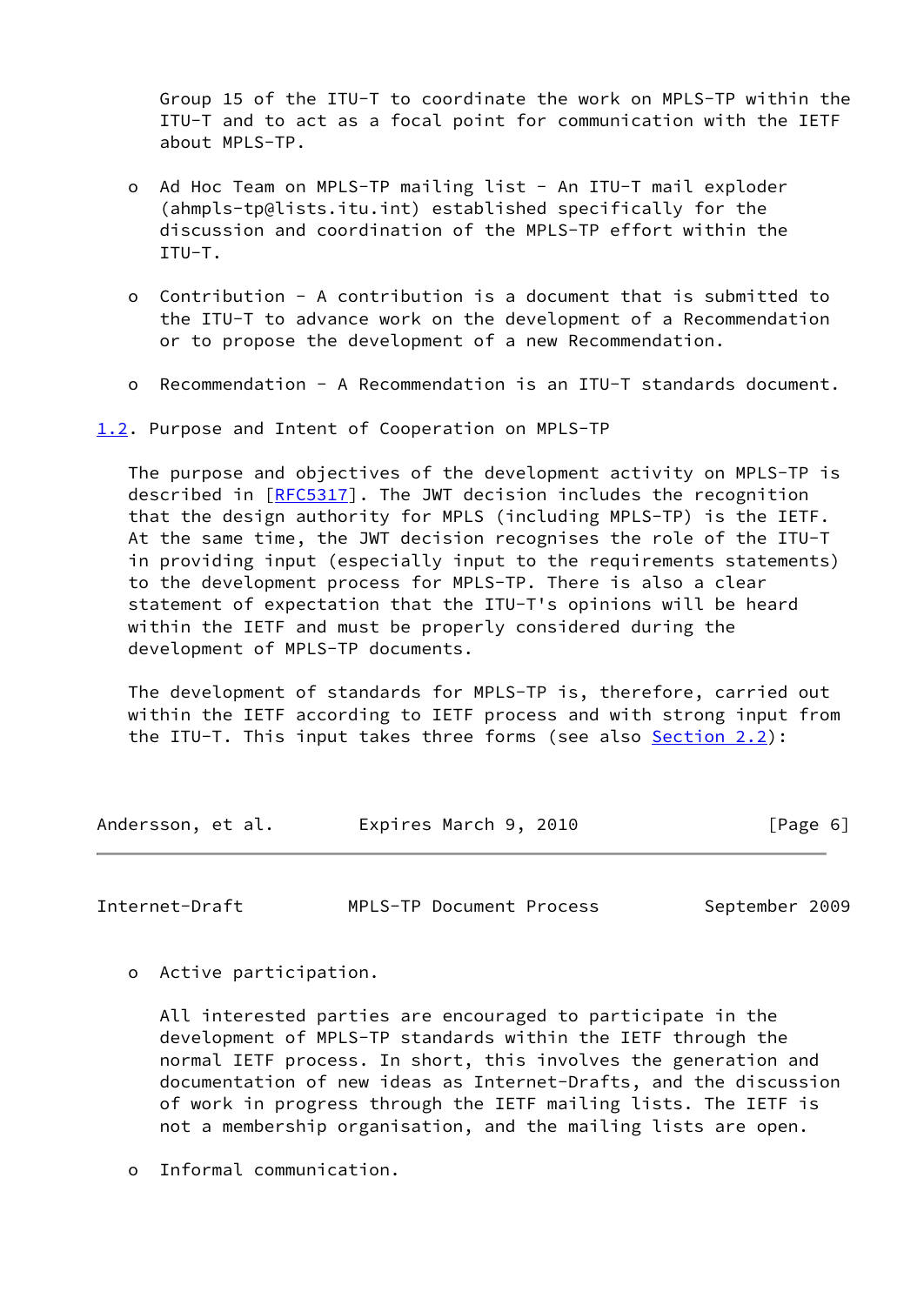It is recognised that discussions about MPLS-TP will take place within the Questions and Study Groups of the ITU-T. In order to speed up the development process and ensure smooth communications, the ITU-T is requested to make informal (i.e., email) communications to the IETF whenever any issues or questions arise. Informal communication can be sent by any individual or rapporteur of a Question as an email to the MPLS-TP mailing list. The chairs of the ahtmplstp may also summarise discussions within the ITU-T (especially those on the ahtmplstp mailing list) and communicate them to the IETF via email.

o Formal communication.

The formal liaison process with the IETF is described in [\[RFC4052](https://datatracker.ietf.org/doc/pdf/rfc4052)] and  $[REC4053]$ . The process will be used for ensuring that specific progress steps are check-pointed and recorded, and for making sure that appropriate responses are generated in a timely manner.

 The objective of cooperation between the IETF and ITU-T is to ensure full participation of interested parties to make sure that all opinions are heard with the intention of producing sound and stable MPLS-TP documentation. It is understood that the neither the IETF nor the ITU-T should be in a position to block the work of the other body within its areas of authority. In the context of this document, this means that the ITU-T must not block IETF work on MPLS-TP against the IETF consensus view.

 Part of this process must be the understanding that all IETF documentation (including RFCs) can be revised or extended according to normal IETF procedures. Therefore, it is not a requirement that the first version of any RFC be perfect for all time (we do not need to "boil the ocean"); the initial aim of the work is to provide documentation of MPLS-TP as it is initially developed and deployed.

 Fundamental to understanding the process described in the rest of this document and to participating in the MPLS-TP development process is a working knowledge of the procedures of the IETF. Readers needing

| Andersson, et al. | Expires March 9, 2010 | [Page 7] |
|-------------------|-----------------------|----------|
|-------------------|-----------------------|----------|

<span id="page-7-0"></span>Internet-Draft MPLS-TP Document Process September 2009

clarification of the IETF procedures are invited to read [\[RFC2026](https://datatracker.ietf.org/doc/pdf/rfc2026)], [\[RFC4677](https://datatracker.ietf.org/doc/pdf/rfc4677)], and [\[RFC4929](https://datatracker.ietf.org/doc/pdf/rfc4929)]. Further clarification and guidance can be obtained from the MPLS-TP responsible working group chair, the MPLS- TP responsible AD, and the IETF liaison to the ITU-T on MPLS.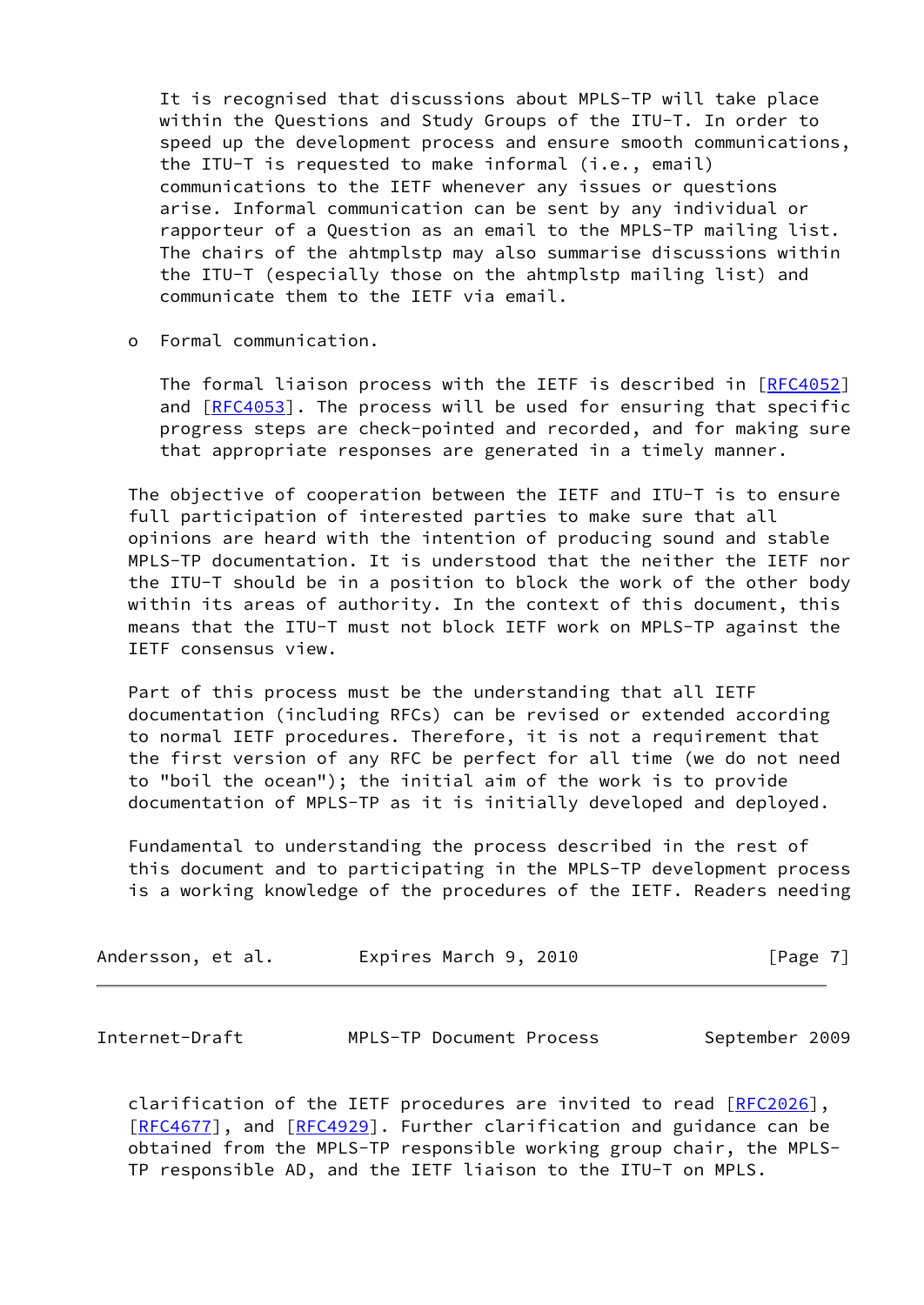The ITU-T may also develop Recommendations to document MPLS-TP. The JWT decision recognises that these Recommendations must not contain normative definitions of MPLS-TP (these are captured solely in IETF RFCs). Recommendations on MPLS-TP will be provided for review by the IETF to ensure conformance with the previous point and to verify that the material is consistent across MPLS-TP. The process for producing and reviewing Recommendations is out of scope for this document.

<span id="page-8-0"></span>[2](#page-8-0). Adaptation of the IETF Working Group Process

The IETF working group processes as defined in [RFC 2026 \[RFC2026](https://datatracker.ietf.org/doc/pdf/rfc2026)] are adapted as described in this section solely for the purpose of the MPLS-TP work. These adaptations do not apply to any other topic or work within the IETF.

<span id="page-8-1"></span>[2.1](#page-8-1). IETF Consensus and Mailing Lists

 The IETF works according to a 'rough consensus' model, where working group chairs determine the consensus after discussions on the mailing lists. This is also applicable to the MPLS-TP work. The MPLS-TP mailing list exists to focus all IETF discussions on MPLS-TP and to avoid congesting other relevant working group mailing lists. All technical discussion on MPLS-TP SHOULD be directed to the MPLS-TP list, but other working group mailing lists SHOULD be notified when appropriate so that individuals can participate in the discussions on the MPLS-TP list.

 Consensus activities (such as a working group last call) MUST be started on an working group mailing list, but the MPLS-TP responsible working group chair MAY direct discussions to the MPLS-TP list and MAY direct that consensus will be judged on that list.

<span id="page-8-2"></span>[2.2](#page-8-2). Communications with the ITU-T

 A most important part of this process is the information exchange between the IETF and ITU-T. This information exchange consists of two equally important pieces.

o Informal information exchange

 This is done primarily by e-mail to the relevant mailing lists. Information sent to the ITU-T MUST be sent to the Ad Hoc MPLS-TP mailing list. Information sent to the IETF MUST be sent to the

| Andersson, et al. | Expires March 9, 2010 | [Page 8] |  |
|-------------------|-----------------------|----------|--|
|                   |                       |          |  |

<span id="page-8-3"></span>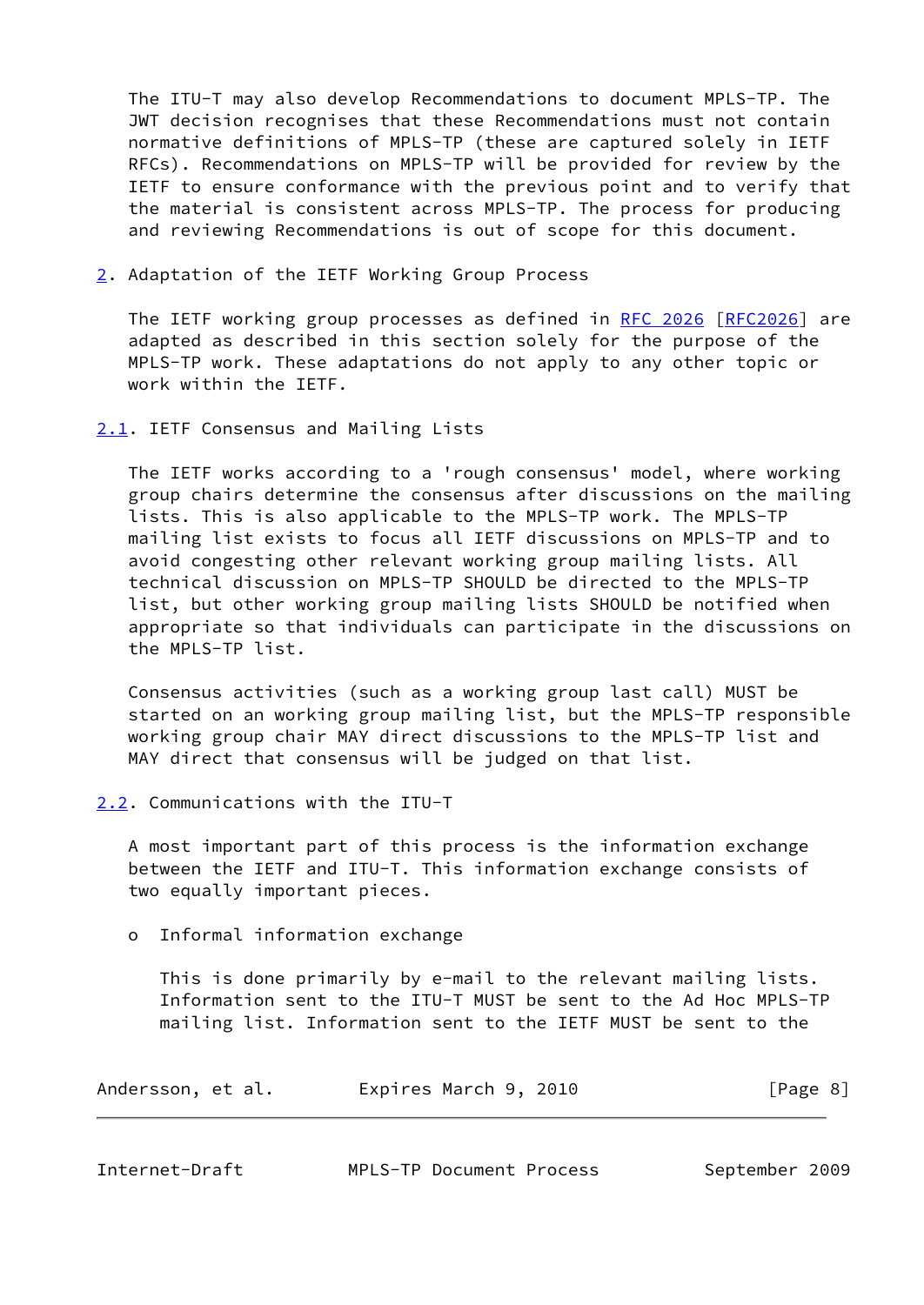MPLS-TP mailing list.

o Formal information exchange

 In addition to the informal information exchange, a formal information exchange is accomplished by liaison correspondence between the two organisations. Exchange of liaisons makes it possible to follow the request/response exchange between the organisations in more detail, and to obtain an official view of each organisation's position on any topic.

<span id="page-9-0"></span>[2.3](#page-9-0). Adapted IETF Working Group Process

<span id="page-9-1"></span>[2.3.1](#page-9-1). Flow Chart

 The flow chart below describes the adaption of the working group process. The flow chart and the process as described in [Section 2.3.2](#page-11-0) are equally normative.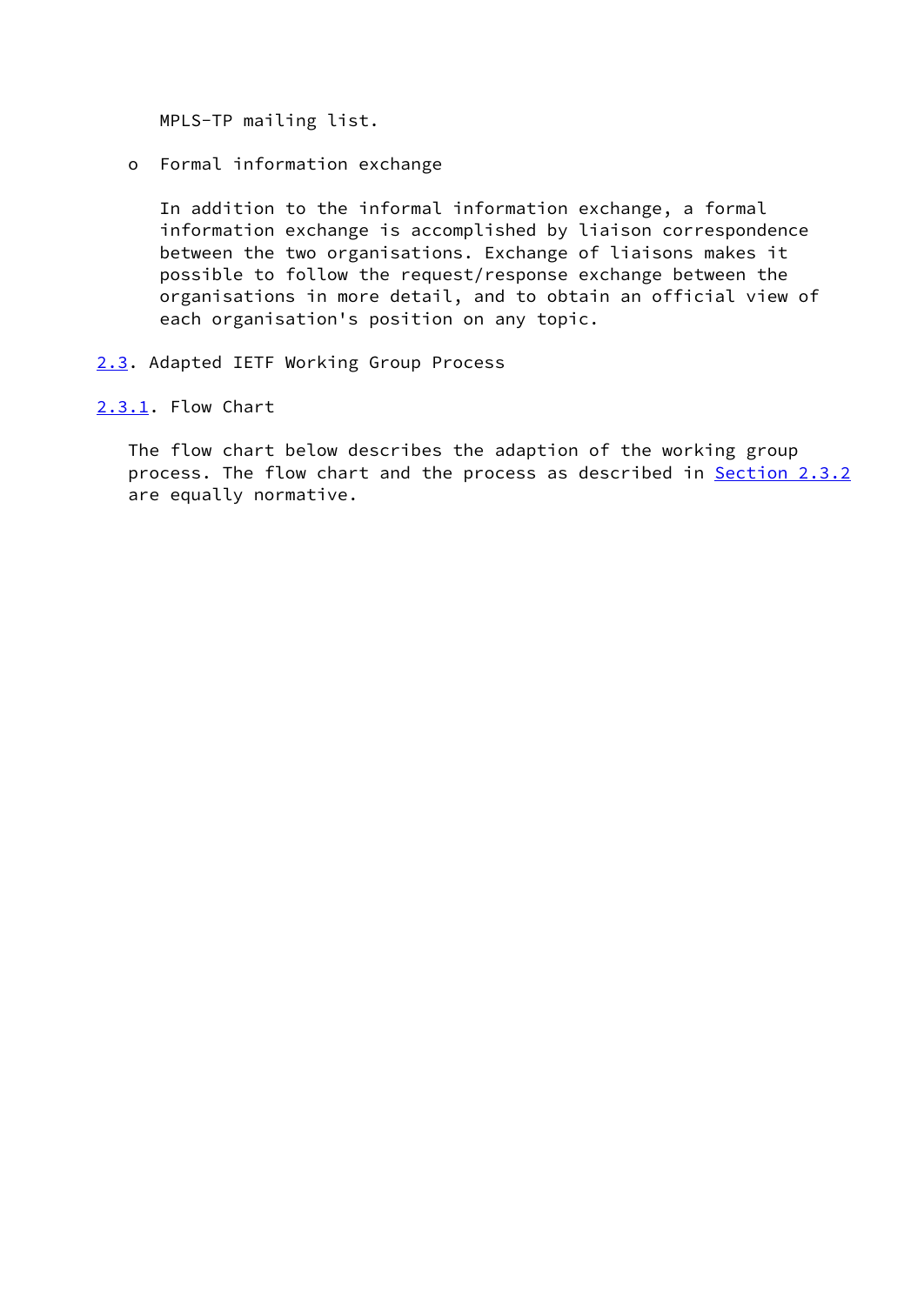

Internet-Draft MPLS-TP Document Process September 2009

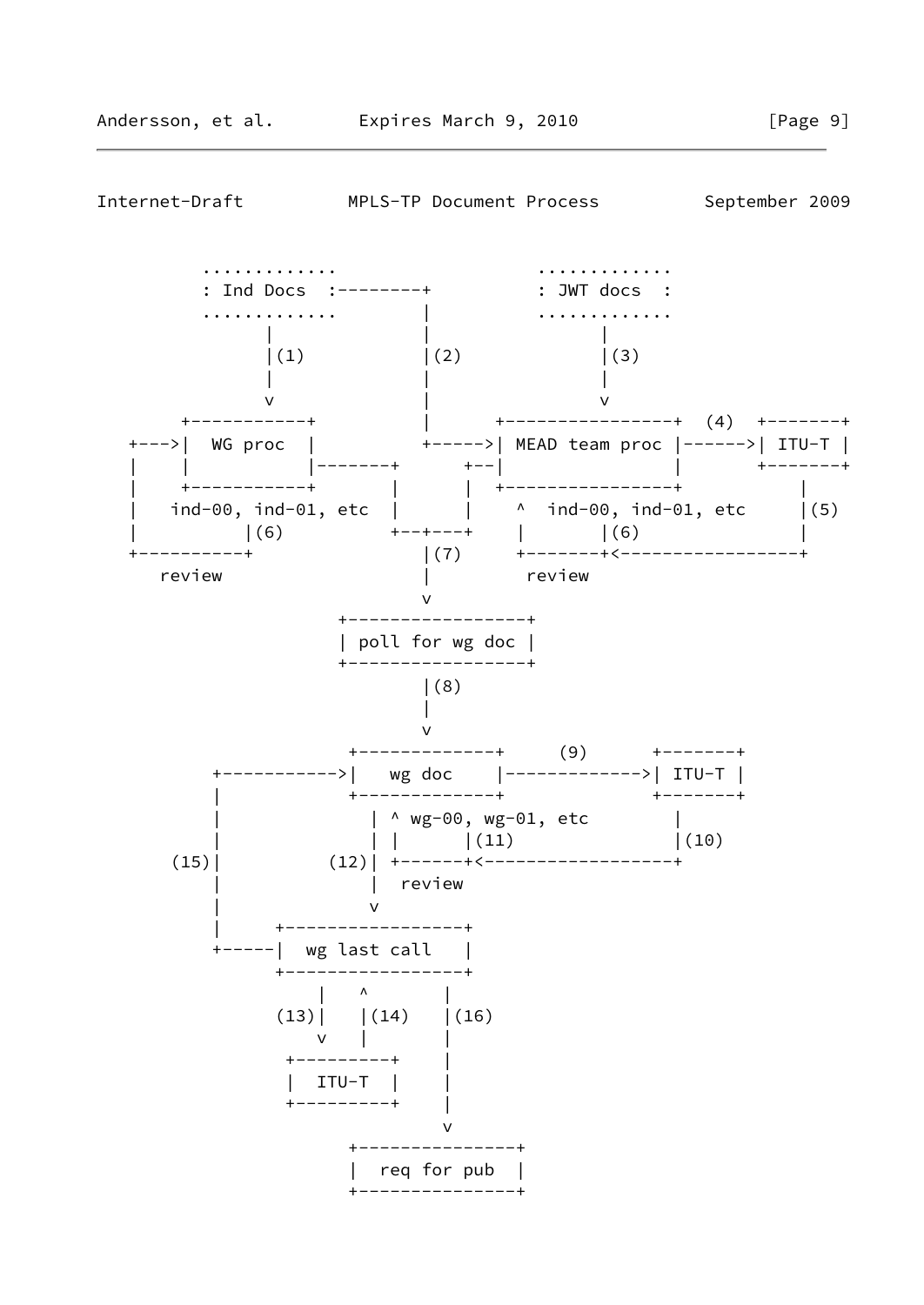<span id="page-11-1"></span>Internet-Draft MPLS-TP Document Process September 2009

<span id="page-11-0"></span>[2.3.2](#page-11-0). The IETF MPLS-TP Process

 This section describes the development for MPLS-TP documents. It sets out the process that is illustrated by the flow chart in [Section](#page-9-1) [2.3.1](#page-9-1). The numbered arrows in the flow chart are described as numbered steps in the process in the list below.

 Individual MPLS-TP documents can take different paths through the this process. Although the different paths through the flow chart are given as options, it is always possible a particular MPLS-TP Internet-Draft to be adopted as a working group draft. This is done on the guidance of the MPLS-TP responsible working group chair and in cooperation with the relevant working group chairs and the document editors/authors.

1. Independent Documents through Working Group Processing

 Internet-Drafts MAY be introduced by their authors to describe any aspect of MPLS-TP. This option (compare with step 2) results in the document being discussed and reviewed by the appropriate IETF working group as determined by the working group chairs. The normal IETF process will be applied, and the authors will revise the document (step 6) until it is adopted as a working group draft (see step 7).

 Any individual or group of individuals can create an Internet- Draft through this step.

2. Independent Documents through MEAD Team Coordination

 Internet-Drafts MAY be brought to the MEAD team or initiated by the MEAD team. The MEAD team is responsible for discussing, reviewing, and revising (step 6) the documents as independent drafts. The MEAD team will solicit input from the ITU-T (step 4) and will publicise the documents on the MPLS-TP mailing list to encourage input from the IETF community. Normal IETF design team process will apply until the document is adopted as a working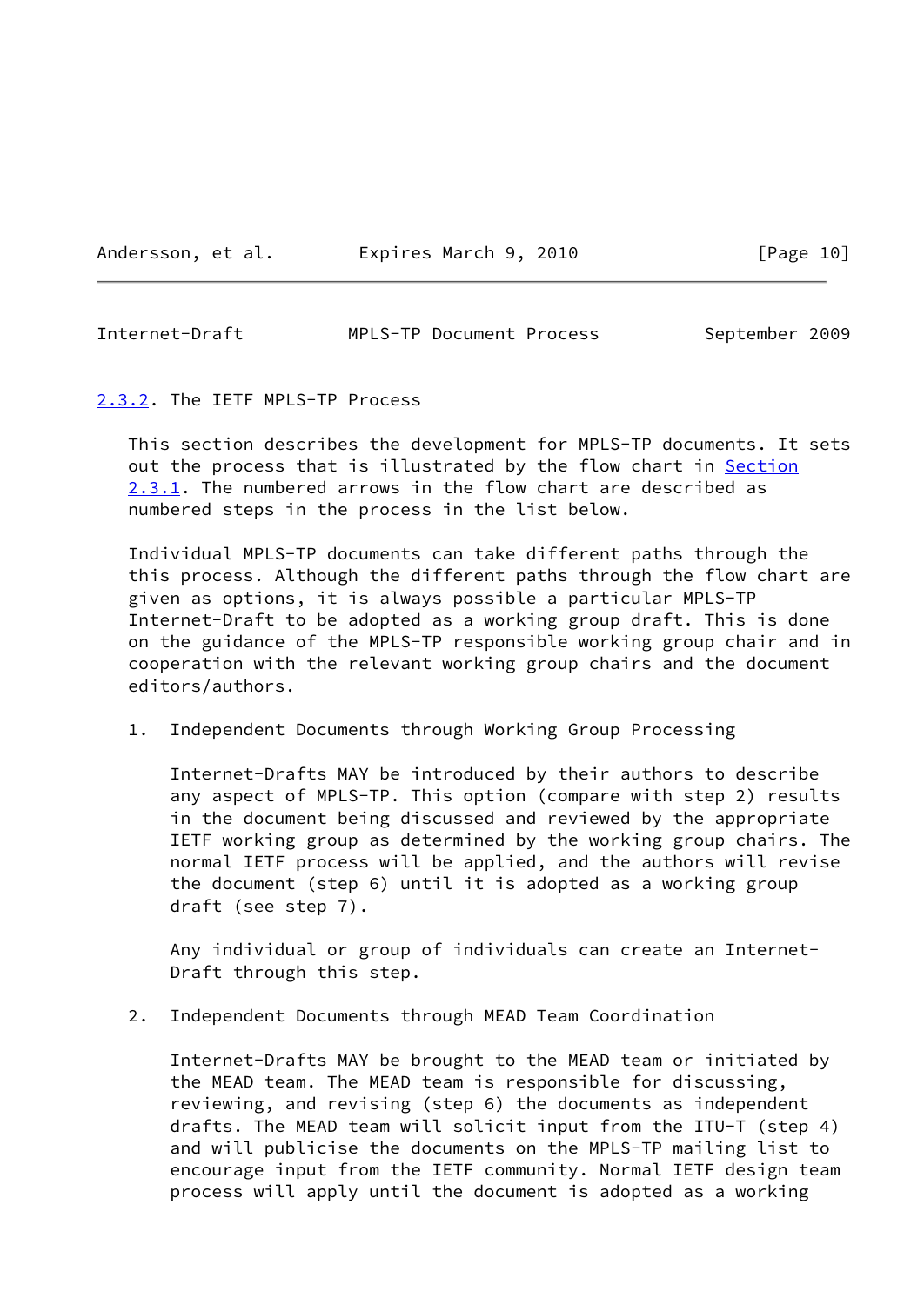group draft (see step 7).

 Any individual or group of individuals can create an Internet- Draft through this step. However, the MEAD team MAY decide that it is unwilling to support the document. In this case, the authors MAY bring the document in following step 1.

3. Joint Working Team Originated Documents

 The JWT MAY initiate MPLS-TP documents, or request that the MEAD team create specific documents. The MEAD team MUST process these

| Andersson, et al. | Expires March 9, 2010 | [Page 11] |
|-------------------|-----------------------|-----------|
|-------------------|-----------------------|-----------|

Internet-Draft MPLS-TP Document Process September 2009

as independent submissions as described in step 2.

 [RFC5317] includes a list of JWT documents that MUST be considered by the MEAD team to be processed on this step, but the MEAD team MAY vary this list if, for example, it becomes more appropriate to split a single document into two or more, or if some new aspect of MPLS-TP needs to be specified.

 4. Every time a document is accepted by the MEAD team into the set of documents coordinated by the MEAD team a liaison MUST be sent to the ITU-T with a pointer to that document. At the same time a note SHOULD be sent to the Ad Hoc Team on MPLS-TP mailing list informing the list that the document has become a MEAD team document.

 Each time a document coordinated by the MEAD team is revised a note SHOULD be sent to the Ad Hoc Team on MPLS-TP mailing list, and a liaison MAY be sent to the ITU-T to inform them of the progress of the document.

 The ITU-T MAY respond to these liaisons (step 5), but a response is not required (see  $Section 3$  and  $Section 4$ ).

 5. At any time, it is possible for ITU-T participants to send review comments on any MPLS-TP document. Such comments SHOULD be sent as comments to the MPLS-TP mailing list according to normal IETF process.

 Additionally, this step provides for communication from ITU-T Study Groups or Questions. These communications may be unsolicited or in response to a request from the IETF (step 4),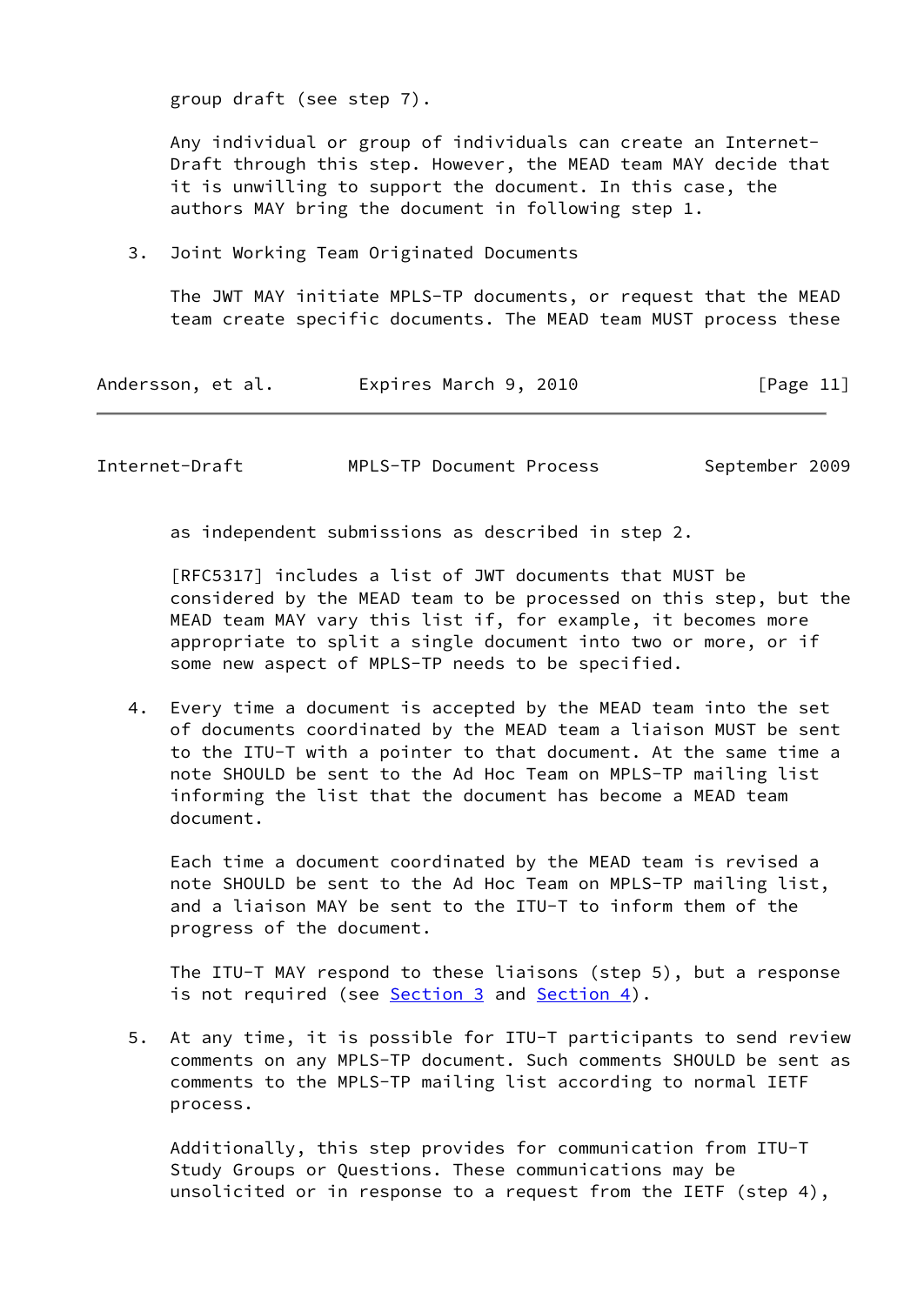and MAY be informal information exchanges or formal information exchanges (see [Section 2.2](#page-8-2)). Such exchanges (informal or formal) SHOULD be accompanied by an email to the MPLS-TP mailing list from the ahtmplstp chair.

 The MEAD team SHOULD give due consideration to the issues raised in the communications received ITU-T, and SHOULD attempt to make suitable changes to the MPLS-TP document or MUST otherwise explain why no change is being made.

 Formal information exchanges MUST receive a response if requested. The IETF liaison to the ITU-T on MPLS and the addressees of the liaison are responsible for ensuring that this step is completed.

 6. Authors of independent documents SHOULD solicit comments on the MPLS-TP mailing list and on any appropriate IETF working group

| [Page 12]<br>Expires March 9, 2010<br>Andersson, et al. |  |
|---------------------------------------------------------|--|
|---------------------------------------------------------|--|

| Internet-Draft | MPLS-TP Document Process | September 2009 |  |
|----------------|--------------------------|----------------|--|
|                |                          |                |  |

 mailing lists. Comments can also be received from the ITU-T as described for step 5.

 The authors SHOULD revise the documents according to comments received from all sources, or explain why no changes been made.

 7. If an MPLS-TP document seems mature enough to become a working group document, a poll is done on the MPLS-TP mailing list and the appropriate working group mailing list to determine whether there is consensus to adopt the document as a working group document.

 Which working group a document goes into is decided jointly by the MPLS-TP responsible working group chair and the chairs of the target working group.

- 8. If the document is accepted as a working group document the working group takes over the revision control of the document. Normal IETF working group process SHALL apply. All IETF discussions about the document MUST now be held on the MPLS-TP mailing list with notifications sent to the relevant IETF working group mailing list.
- 9. When a document is accepted as a working group document informational notification MUST be sent to the ITU-T as a liaison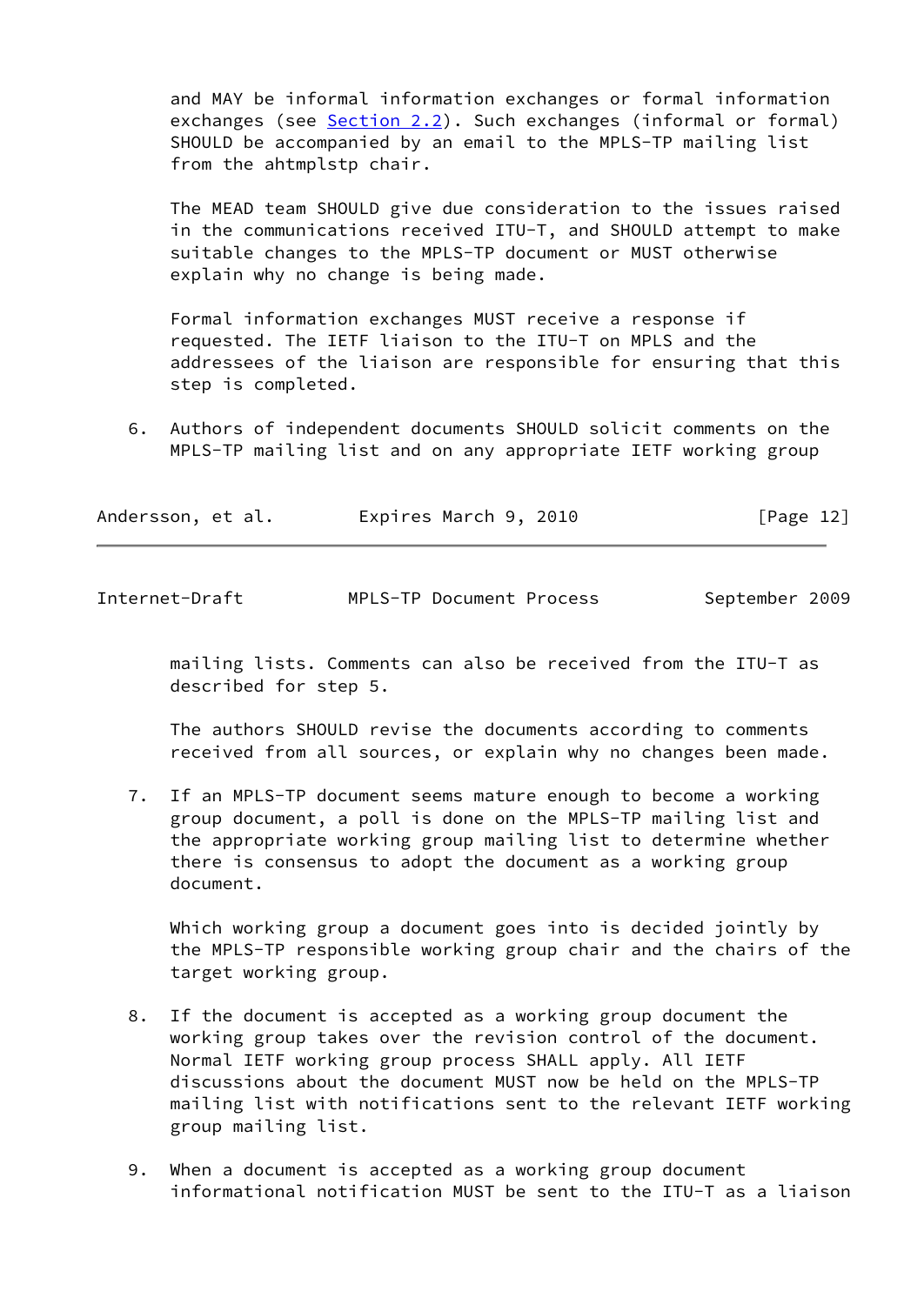and as an email to the ahtmplstp mailing list. No response to this liaison is expected.

 Each time an MPLS-TP document under working group control is revised a note SHOULD be sent to the Ad Hoc Team on MPLS-TP mailing list, and a liaison MAY be sent to the ITU-T to inform them of the progress of the document. No response to these liaisons is expected.

 The IETF working group MAY solicit input from the ITU-T at any time.

 10. At any time, it is possible for ITU-T participants to send review comments on any MPLS-TP document. Such comments SHOULD be sent as comments to the MPLS-TP mailing list according to normal IETF process.

 Additionally, this step provides for communication from ITU-T Study Groups or Questions (see [Section 3.2](#page-18-1)). These communications may be unsolicited or in response to a request from the IETF (step 8), and MAY be informal information exchanges or formal information exchanges (see [Section 2.2](#page-8-2)). Such exchanges (informal or formal) SHOULD be accompanied by an email to the MPLS-TP

| Andersson, et al. | Expires March 9, 2010 | [Page 13] |
|-------------------|-----------------------|-----------|
|-------------------|-----------------------|-----------|

Internet-Draft MPLS-TP Document Process September 2009

mailing list from the ahtmplstp chairs.

 The document editors and the working group SHOULD give due consideration to the issues raised in the communications from the ITU-T, and SHOULD attempt to make suitable changes to the MPLS-TP document or MUST otherwise explain why no change is being made.

 Formal information exchanges MUST receive a response if requested. The IETF liaison to the ITU-T on MPLS is responsible for ensuring that this step is completed.

 11. Editors working group documents SHOULD solicit comments on the MPLS-TP mailing list and on any appropriate IETF working group mailing lists. Comments can also be received from the ITU-T as described for step 9.

 The authors SHOULD revise the documents according to comments received from all sources.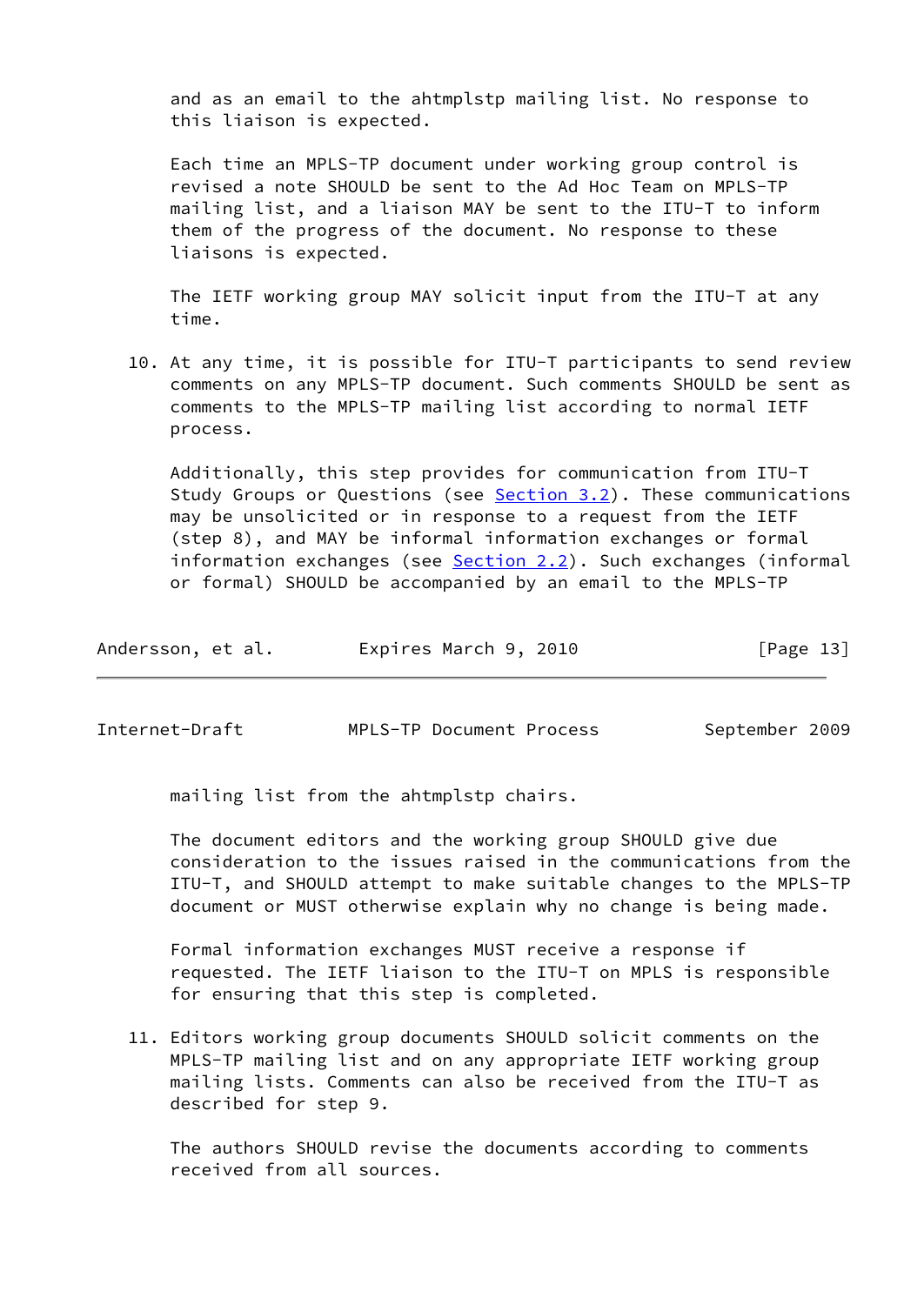Note that most comments that lead to updates of working group documents are a result of spontaneous individual reviews and comments from the individual participants in the MPLS-TP effort according to normal IETF process.

- 12. When an MPLS-TP document is deemed mature enough, a working group last call is initiated following normal IETF process.
- 13. When a working group last call is initiated for any MPLS-TP document the following actions MUST be taken.
	- $*$  A liaison containing a request for participation in the working group last call MUST be sent to the appropriate ITU-T Study Groups and Questions.

 The ad hoc team on MPLS-TP is expected to verify that all the Study Groups and Questions within the ITU-T that need to respond to the working group last call are aware that it has been issued.

- $*$  A notification that the working group last call is taking place MUST be sent to the ahtmplstp mailing list and to the MPLS-TP mailing list.
- 14. The ITU-T is REQUIRED to respond to the liaison in step 13 within the time indicated in the liaison (see [Section 3.3](#page-19-0)). This deadline will usually be set according to the timeline of the working group last call.

| Andersson, et al. | Expires March 9, 2010 | [Page 14] |
|-------------------|-----------------------|-----------|
|-------------------|-----------------------|-----------|

<span id="page-15-0"></span>Internet-Draft MPLS-TP Document Process September 2009

 The ITU-T response MUST either include comments to be taken under consideration by the working group along with other last call comments, or provide a statement that the ITU-T has no comment. The latter case SHALL be interpreted as ITU-T approval for the publication of the document as an RFC.

 The working group and document editors MUST fully address any comments received from the ITU-T under this step either making the requested changes, or discussing the changes with the ITU-T to reach a consensus position on the MPLS-TP mailing list.

 15. According to normal IETF process, if the last call comments are substantial the document MUST be returned to the working group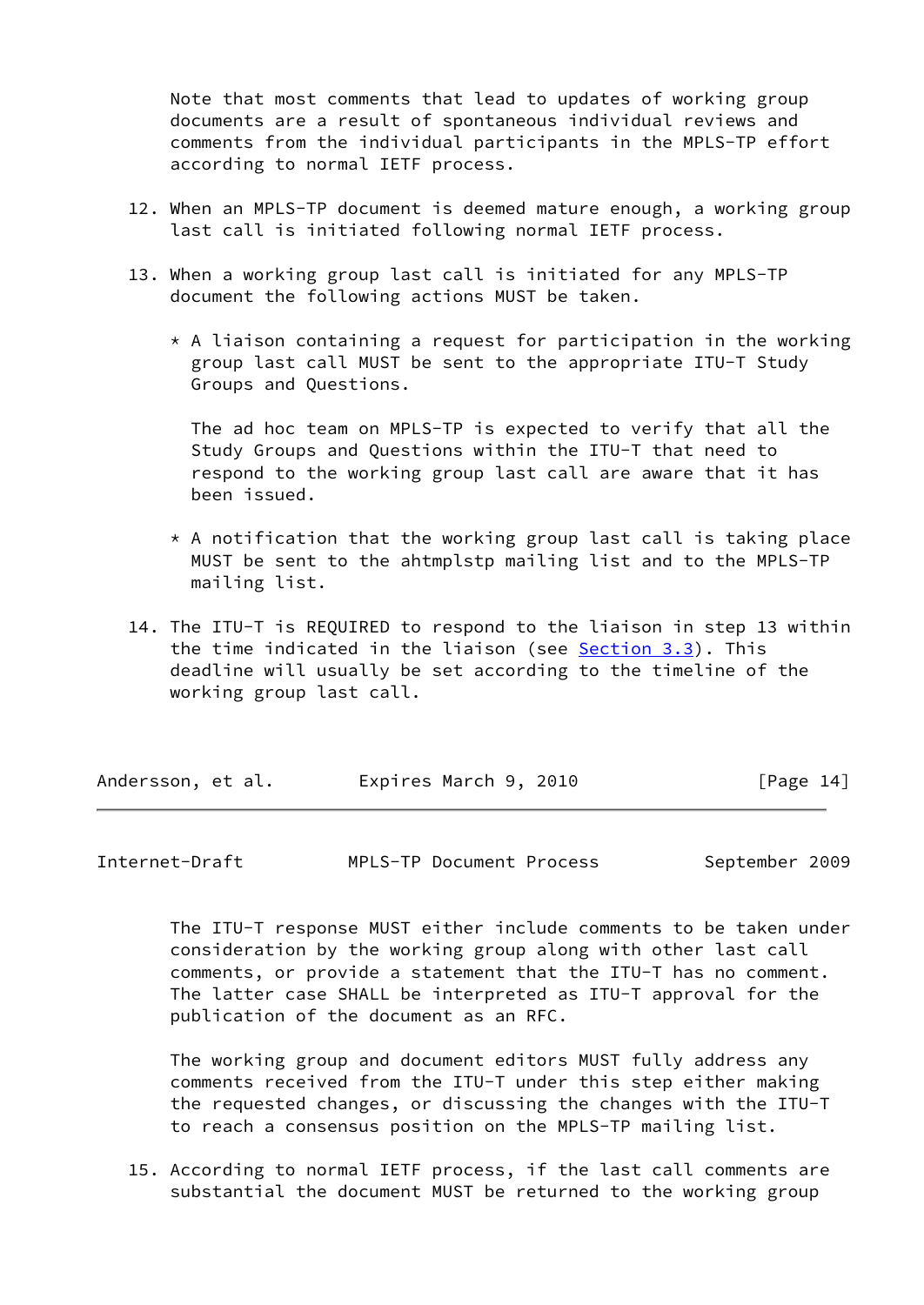for revision and discussion. This MAY necessitate further communication with the ITU-T (step 9) to clarify or resolve issues raised during ITU-T review.

 The working group last call MAY be repeated multiple times for revisions of the document. As is normal IETF process, the working group chairs MAY issue subsequent working group last calls for the entire document or MAY be limited to only the updated text in the document. In the latter case, further comments from within the IETF or from the ITU-T SHOULD be limited as instructed by the working group chair.

 Note that, according to normal IETF process, if the last call comments are minor, they SHOULD be addressed by the document editors in coordination with the working group chairs and with notification to the MPLS-TP mailing list.

 16. When all last call comments have been addressed or responded to and all necessary working group last calls have been held, the working group chairs of the owning working group with assistance of the MPLS-TP responsible working group chair will request publication of the document as an RFC following normal IETF process.

 Once this request for publication is sent there is no further scope for the ITU-T to influence the development of the document. After this point, the document will be handled as any other IETF document with individual comments made during IETF last call, and with IESG review following.

 Note that if these later stages in the publication process cause significant changes to the document, it MAY be fully or partially returned to the working group, in which case some form of WG last call with ITU-T consultation MUST take place following from step 12 as outlined above.

| Andersson, et al. | Expires March 9, 2010 | [Page 15] |
|-------------------|-----------------------|-----------|
|-------------------|-----------------------|-----------|

<span id="page-16-1"></span>Internet-Draft MPLS-TP Document Process September 2009

<span id="page-16-0"></span>[2.4](#page-16-0). Naming Conventions for MPLS-TP Documents

 To make it easier to search in the IETF Internet-Draft repositories, the following rules MUST be followed for naming the MPLS-TP Internet- Draft.

o All MPLS-TP Internet-Draft MUST include the sequence "mpls-tp"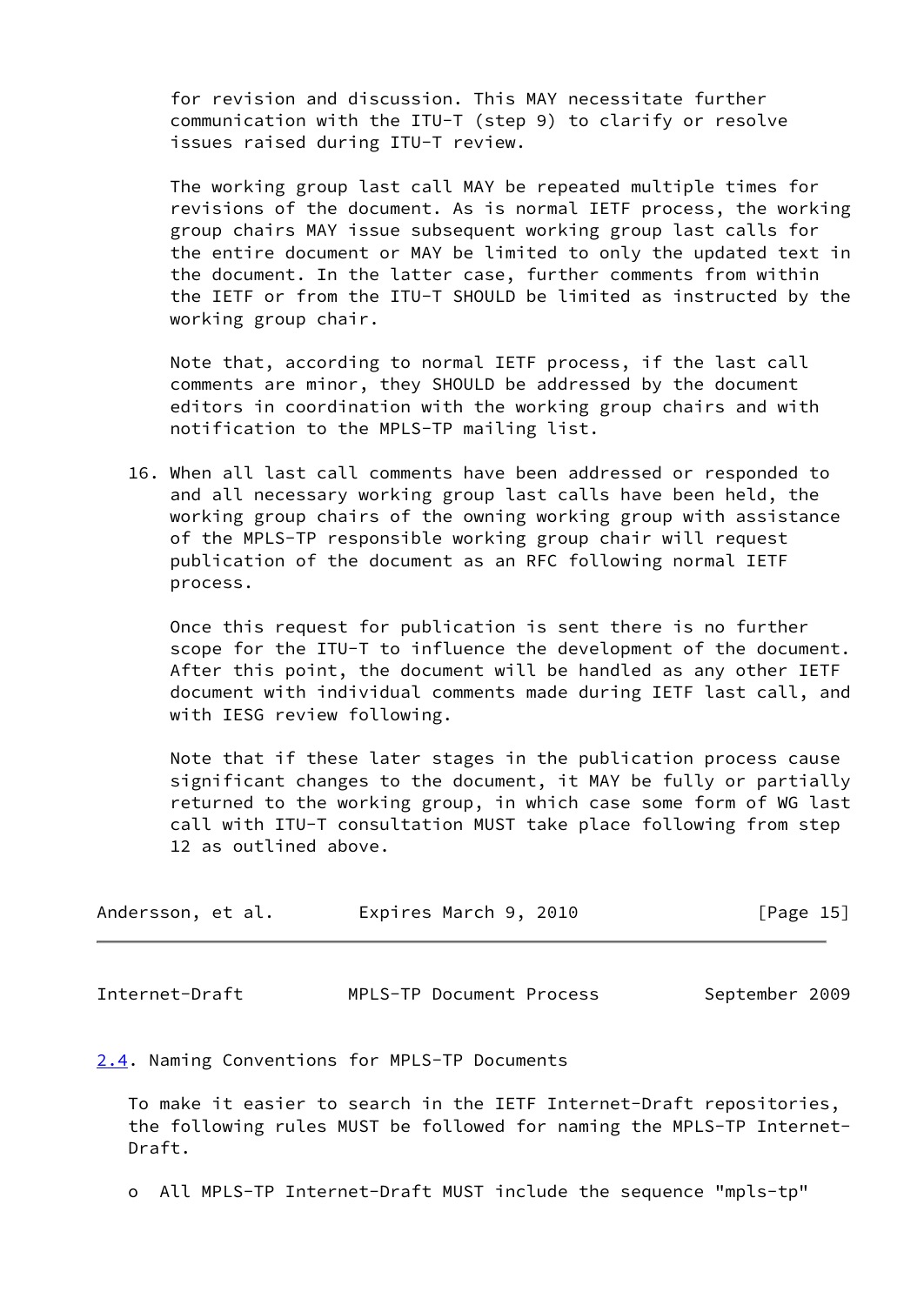in the filename.

 o Individual MPLS-TP Internet-Draft MUST be named according to this format:

[draft-name-mpls-tp-topic-](https://datatracker.ietf.org/doc/pdf/draft-name-mpls-tp-topic)??.txt

 "name" is the last name of the main editor, or an acronym indicating the last names of the set of editors.

"topic" indicates the content of the draft, e.g. "oam-framework".

"??" indicates a two digit version number, starting with "00".

o MPLS working group documents MUST be named as follows:

[draft-ietf-mpls-tp-topic-](https://datatracker.ietf.org/doc/pdf/draft-ietf-mpls-tp-topic)??.txt

"topic" indicates the content of the draft, e.g. "oam-framework".

"??" indicates a two digit version number, starting with "00".

 o MPLS-TP documents from other working groups MUST be named according to this format:

[draft-ietf-wgname-mpls-tp-topic](https://datatracker.ietf.org/doc/pdf/draft-ietf-wgname-mpls-tp-topic)-??.txt

 "wgname" is the acronym for any working group chartered to do MPLS-TP work, e.g. pwe3 or ccamp.

"topic" indicates the content of the draft, e.g. "oam-framework".

"??" indicates a two digit version number, starting with "00".

<span id="page-17-0"></span>[3](#page-17-0). Expectations on ITU-T Participation in the Process

 The IETF looks for input from the ITU-T at three key points in the process described in [Section 2](#page-8-0).

o Steps 4 and 5 : Review of MEAD Team Documents

| Andersson, et al. | Expires March 9, 2010 | [Page 16] |
|-------------------|-----------------------|-----------|
|-------------------|-----------------------|-----------|

<span id="page-17-1"></span>

| Internet-Draft |  | MPLS-TP Document Process |  | September 2009 |  |
|----------------|--|--------------------------|--|----------------|--|
|----------------|--|--------------------------|--|----------------|--|

o Steps 9 and 10 : Review of Working Group Documents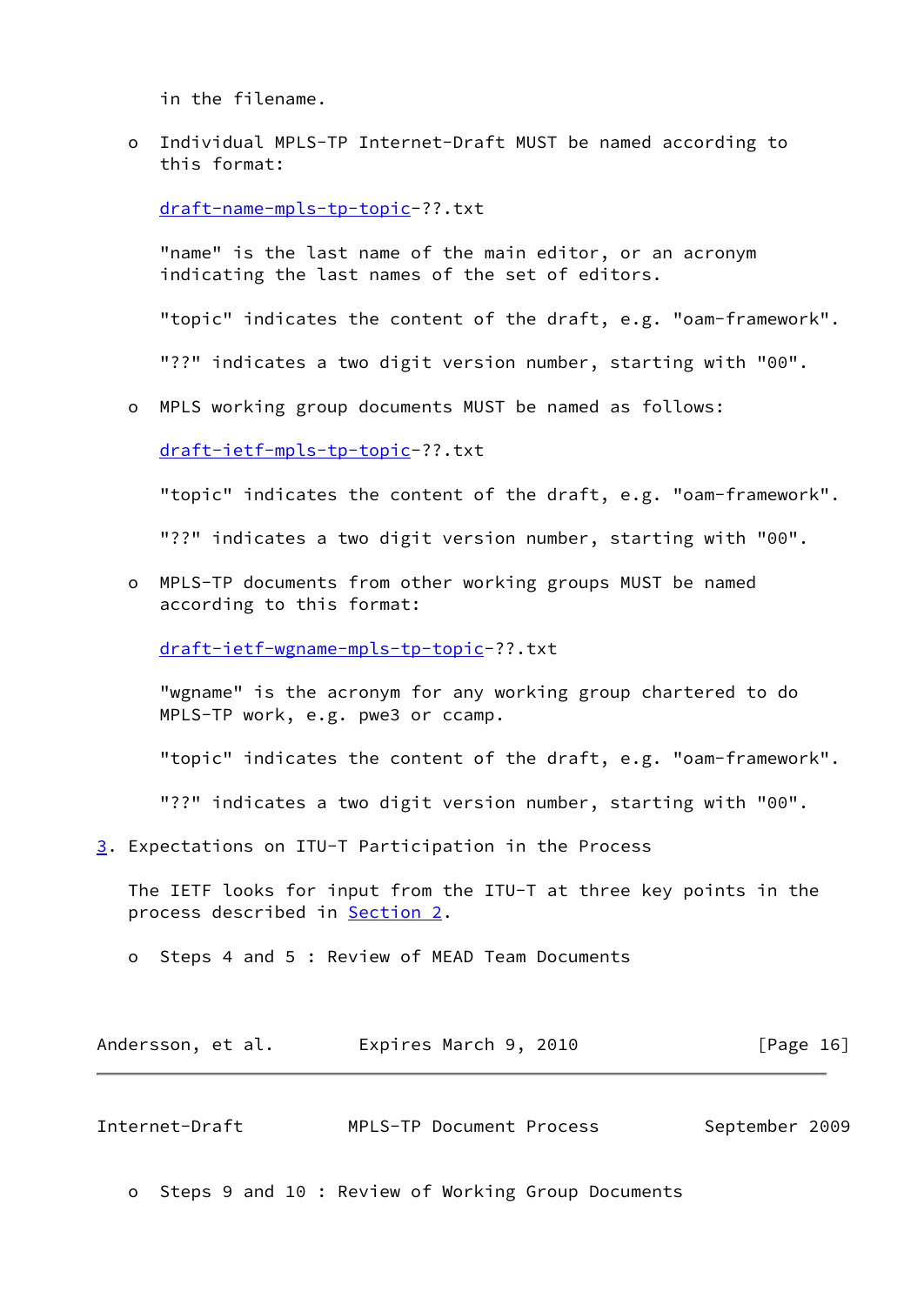o Steps 13 and 14 : Working Group Last Call and Document Approval

 This section briefly describes what the IETF expects to happen on the ITU-T side at these interaction points.

<span id="page-18-0"></span>[3.1](#page-18-0). MEAD Team Document Review

 The ITU-T may provide input to documents that are being developed by the MEAD team. These documents are individual Internet-Drafts (that is, they have not been adopted by a working group), but they form part of the formal IETF MPLS-TP effort and are open for informal and formal comment by the ITU-T and its participants.

As shown by step 4 in the process described in  $Section 2$ , the IETF will notify the ITU-T of the existence of such documents and will normally inform the ITU-T of new revisions. The ITU-T is not required to respond to these communications.

 The IETF may also request review or discussion of MEAD team documents. The ITU-T is required to respond to this type of communication if it is a formal liaison (step 5) within the deadline set by the liaison (see  $Section 3.4$ ). In this case, it should either send a liaison response with comments and questions, or it should acknowledge the liaison from the IETF saying that there are no questions or comments at this time. The latter type of response will not be taken by the IETF to imply any form of support for the document unless it is explicitly expressed.

 Additionally, the ITU-T may send unsolicited communications on a MEAD team document as either informal or formal communications (step 5). Formal communications may request a response from the IETF.

 However, ITU-T participants are encouraged to bring their comments and questions to the MPLS-TP mailing list directly, because this will be more efficient and conforms to the normal IETF process. Comments received in this way will be given full consideration by the MEAD team and the document authors.

### <span id="page-18-1"></span>[3.2](#page-18-1). Working Group Document Review

 The ITU-T may provide input to documents that are being developed by IETF working groups. They are open for informal and formal comment by the ITU-T and its participants.

As shown by step 9 in the process described in  $Section 2$ , the IETF will notify the ITU-T of the existence of such documents and will

| Andersson, et al. | Expires March 9, 2010 | [Page $17$ ] |
|-------------------|-----------------------|--------------|
|-------------------|-----------------------|--------------|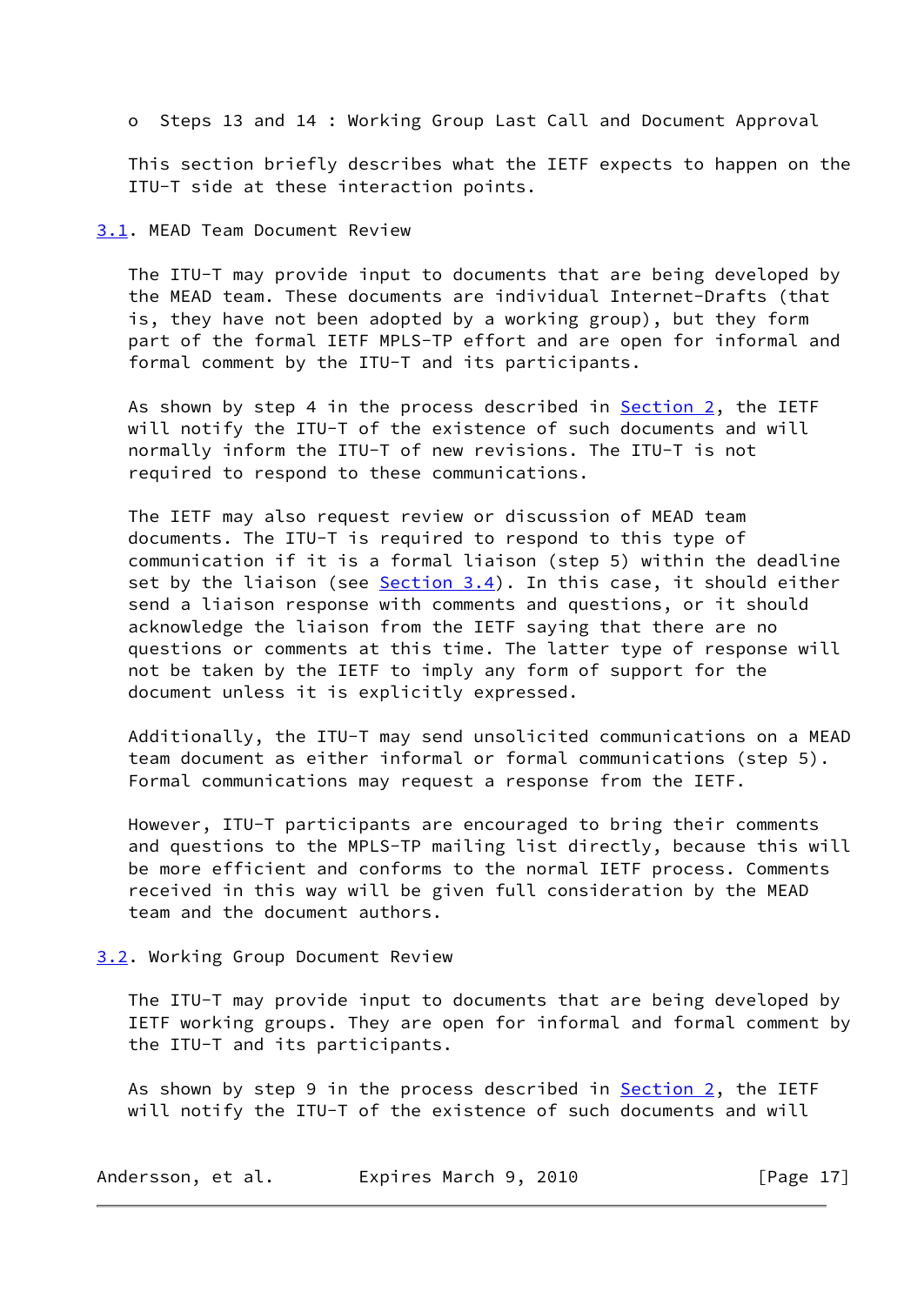<span id="page-19-1"></span> normally inform the ITU-T of new revisions. The ITU-T is not required to respond to these communications.

 The IETF may also request review or discussion of working group documents. The ITU-T is required to respond to this type of communication if it is a formal liaison (step 10) within the deadline set by the liaison (see  $Section 3.4$ ). In this case, it should either send a liaison response with comments and questions, or it should acknowledge the liaison from the IETF saying that there are no questions or comments at this time. The latter type of response will not be taken by the IETF to imply any form of support for the document unless it is explicitly expressed.

 Additionally, the ITU-T may send unsolicited communications on a working group document as either informal or formal communications (step 5). Formal communications may request a response from the IETF.

 However, ITU-T participants are encouraged to bring their comments and questions to the MPLS-TP mailing list directly, because this will be more efficient and conforms to the normal IETF process. Comments received in this way will be treated in the same way any as other individual comments received on IETF documents.

<span id="page-19-0"></span>[3.3](#page-19-0). Working Group Last Call and Document Approval

 A working group last call is issued when a working group document is close to being ready for publication as an RFC. The intention is to make sure that there are no important pieces missing, that technical details are correct, and that there is consensus within the working group for moving forward. Consensus for MPLS-TP documents is judged on the designated mailing list (normally the MPLS-TP mailing list) by the chairs of the working group that has developed the document in association with the MPLS-TP responsible working group chair.

 During working group last call for all MPLS-TP documents the ITU-T will always be consulted about the content of the documents. The purpose of this step (step 13) is to ensure that the documents address the needs and requirements of the ITU-T participants.

 A formal communication will be made to the ITU-T to make it aware that an IETF working group last call has been started and requesting review and comment. According to the JWT decision, the ITU-T is required to respond to a liaison about a working group last call within the time set in announcing the working group last call. ITU-T participants need to be aware that this step in the process represents their last chance to influence the document from within the ITU-T, and the liaison response needs to contain all issues and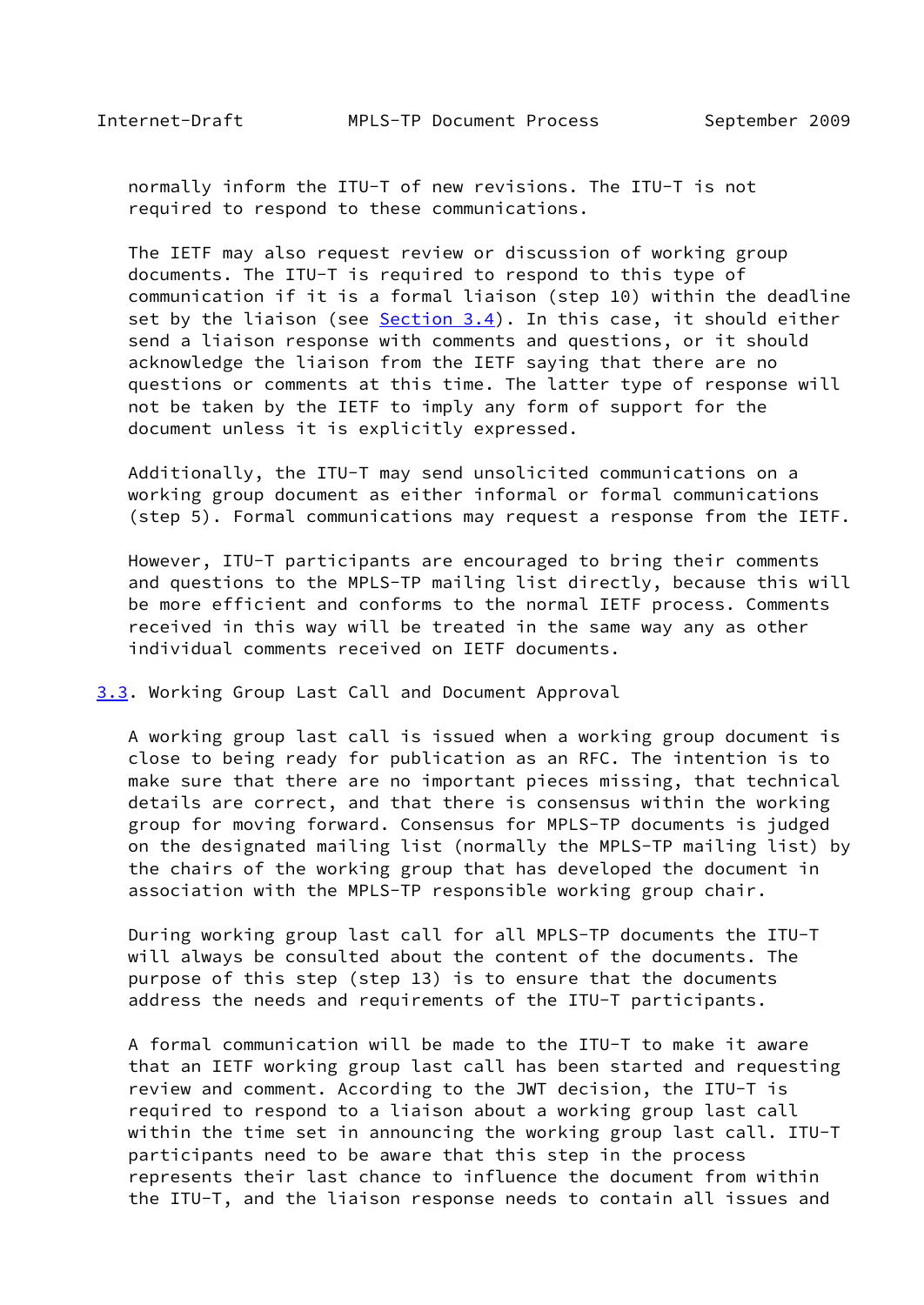comments - there will not be any scope to raise further concerns at a

| Andersson, et al. | Expires March 9, 2010 | [Page 18] |
|-------------------|-----------------------|-----------|
|-------------------|-----------------------|-----------|

<span id="page-20-0"></span>Internet-Draft MPLS-TP Document Process September 2009

later date.

 The chair of an IETF working group that starts a working group last call will send a liaison to the ITU-T announcing the working group last call. A message will also be sent to the MPLS-TP ad hoc team.

 The IETF will make a best effort attempt to target the ITU-T Study Groups and Questions that should be involved in responding to the working group last call. However, the ITU-T must make sure that the appropriate entities within the ITU-T participate in responding to the working group last call. The ITU-T ad hoc team on MPLS-TP coordinates the development of the ITU-T response to the working group last call.

 The response to a working group last call should be unambiguous and as detailed as possible. The liaison response is not intended to start a conversation for clarification. It is intended to make clear statements of technical issues to be addressed and to propose resolutions for those issues. Acceptable responses include:

- o No issues found. The ITU-T approves publication of the Internet- Draft as an RFC in its current form.
- o Minor issues found or questions raised. Please consider fixes to these issues or respond to these questions before publication of the Internet-Draft as an RFC.
- o Major issues found. Please address these issues and allow the ITU-T to review the resolution (possibly during a further working group last call) before proceeding to publication of the Internet- Draft as an RFC.

Note that, as described in  $Section 1.2$ , the cooperation process is designed to ensure constructive consideration and resolution of all issues raised by the ITU-T without being blocking on the progress of the IETF's work on MPLS-TP. It is expected that discussion of major issues raised at this stage of the process will be conducted on the MPLS-TP mailing list and through appropriate communication with the ITU-T. It is further expected that such issues will be resolved through technical evaluation and rough consensus judged as normal for the IETF process. In the event that agreement between the IETF and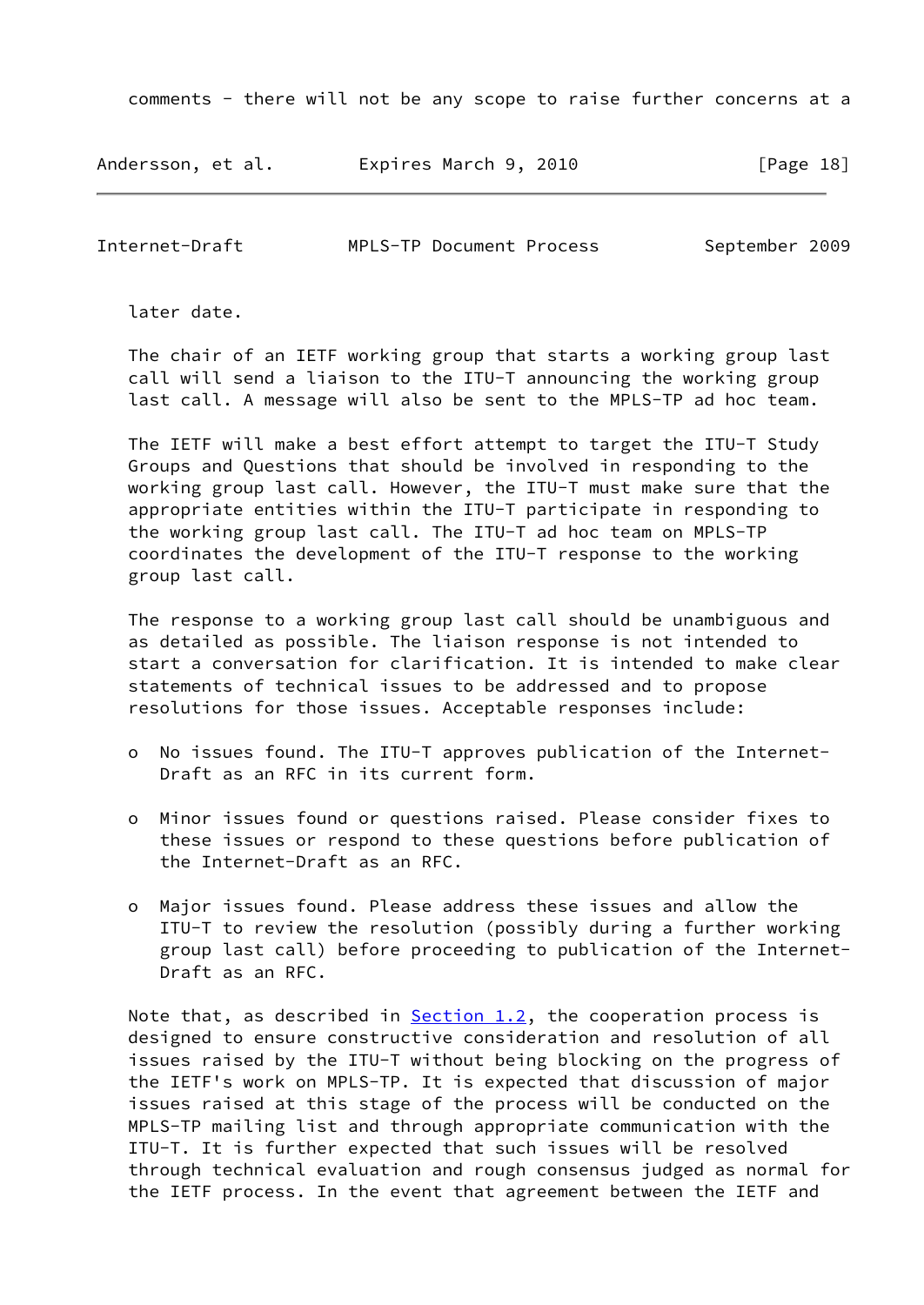ITU-T cannot be reached on some technical point, the JWT will be convened to seek a resolution.

<span id="page-21-0"></span>[3.4](#page-21-0). Non-Response to Liaisons

 The liaison relationship between the IETF and the ITU-T is founded on the understanding that each party will respond in a timely and

| Andersson, et al. | Expires March 9, 2010 | [Page 19] |
|-------------------|-----------------------|-----------|
|-------------------|-----------------------|-----------|

<span id="page-21-2"></span>Internet-Draft MPLS-TP Document Process September 2009

 appropriate manner to the other party's liaisons so long as reasonable notice is given.

 Failure to respond by a deadline properly expressed in a liaison must not be used to cause deadlock or to block advancement of work. Such failures shall be assumed to represent accidental errors or oversights and shall be brought to the attention of the management of the body that has failed to respond.

 In extreme cases, the JWT is empowered to convene to resolve issues of failed communications.

<span id="page-21-1"></span>[4](#page-21-1). Guidelines For MPLS-TP work in the ITU-T

These guidelines apply to progressing work on MPLS-TP in the ITU-T.

 Any member of the ITU-T may send a MPLS-TP contribution to a ITU-T Study Group or Question.

 Before the ITU-T initiates any new work (i.e. items not previously identified by the JWT) based on such contributions the ITU-T shall send a liaison to the IETF. The message will go to the IETF liaison to the ITU-T on MPLS, the MPLS-TP responsible working group chair and the MPLS-TP responsible AD. They are responsible for sending a consolidated response from the IETF, but may delegate the work of writing the response.

 The IETF must respond to such liaisons according to the deadline in the liaison. Acceptable responses include:

- o Acknowledgement of receipt and agreement that the ITU-T is clear to proceed with the work described.
- o Request that the work described be transferred from the ITU-T to the IETF in the form of an Internet-Draft to form part of the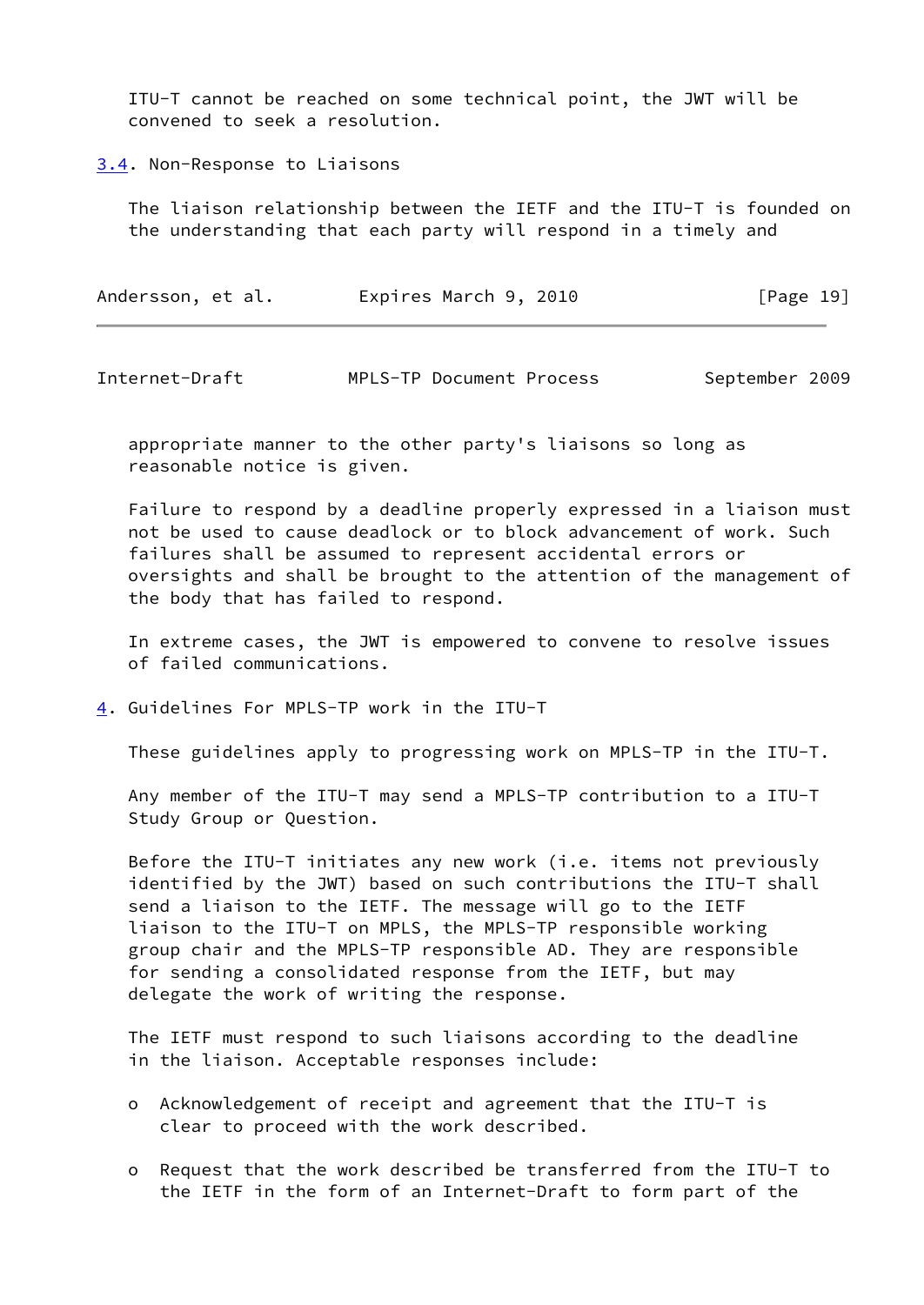MPLS-TP work in the IETF.

 o Request that the work be put on hold until specific issues have been resolved. In the event that this response is seen as blocking of ITU-T work, the JWT may be convened to seek a resolution.

 Note that the process described in this section is conformant to the Change Process for Multiprotocol Label Switching (MPLS) and Generalized MPLS (GMPLS) Protocols and Procedures [[RFC4929](https://datatracker.ietf.org/doc/pdf/rfc4929)].

| Andersson, et al.<br>Expires March 9, 2010 | [Page 20] |
|--------------------------------------------|-----------|
|--------------------------------------------|-----------|

<span id="page-22-3"></span>Internet-Draft MPLS-TP Document Process September 2009

<span id="page-22-0"></span>[5](#page-22-0). IANA Considerations

 There are no requests for IANA allocation of code points in this document.

<span id="page-22-1"></span>[6](#page-22-1). Security Considerations

 This document defines a process adaptation for the cooperation between IETF and ITU-T and thus does not introduce any new security considerations.

 The successful development of MPLS-TP standards that are consistent across the industry is an essential component to ensuring the security and stability of MPLS networks.

<span id="page-22-2"></span>[7](#page-22-2). Acknowledgments

 Thanks to Eric Gray who helped with grammar and useful comments. Thanks to Tom Petch who spent time trying to sort out what the document said, and who sent comments that helped clarify the document.

<span id="page-22-4"></span>[8](#page-22-4). References

<span id="page-22-5"></span>[8.1](#page-22-5). Normative References

 [RFC2026] Bradner, S., "The Internet Standards Process -- Revision 3", [BCP 9,](https://datatracker.ietf.org/doc/pdf/bcp9) [RFC 2026](https://datatracker.ietf.org/doc/pdf/rfc2026), October 1996.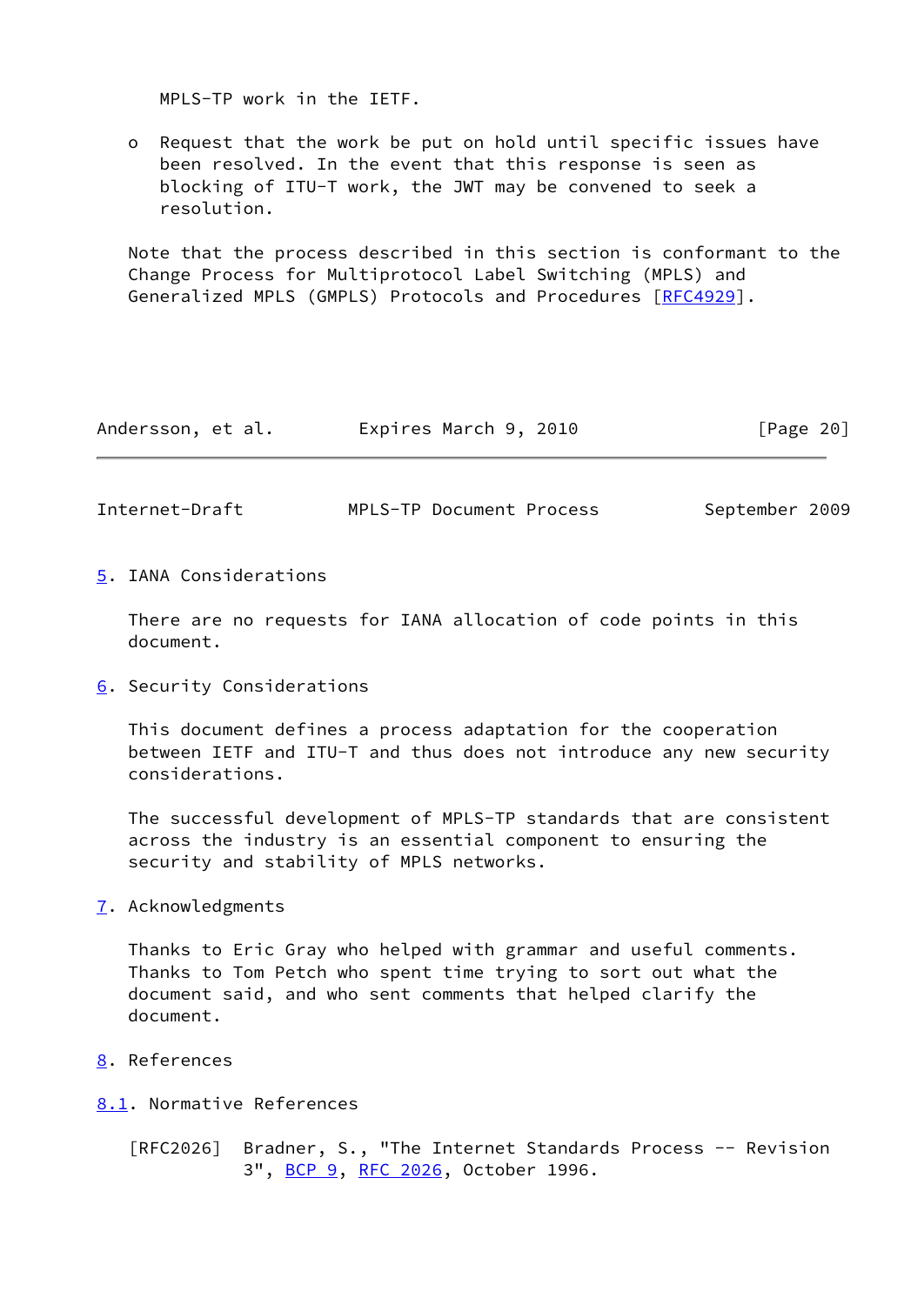[RFC2119] Bradner, S., "Key words for use in RFCs to Indicate Requirement Levels", [BCP 14](https://datatracker.ietf.org/doc/pdf/bcp14), [RFC 2119](https://datatracker.ietf.org/doc/pdf/rfc2119), March 1997.

<span id="page-23-0"></span>[8.2](#page-23-0). Informative References

- [RFC4052] Daigle, L., Ed., and Internet Architecture Board, "IAB Processes for Management of IETF Liaison Relationships", [BCP 102](https://datatracker.ietf.org/doc/pdf/bcp102), [RFC 4052,](https://datatracker.ietf.org/doc/pdf/rfc4052) April 2005.
- [RFC4053] Trowbridge, S., Bradner, S., and F. Baker, "Procedures for Handling Liaison Statements to and from the IETF", [BCP](https://datatracker.ietf.org/doc/pdf/bcp103) [103](https://datatracker.ietf.org/doc/pdf/bcp103), [RFC 4053](https://datatracker.ietf.org/doc/pdf/rfc4053), April 2005.
- [RFC4677] Hoffman, P. and Harris, S., "The Tao of IETF: A Novice's Guide to the Internet Engineering Task Force", [RFC 4677](https://datatracker.ietf.org/doc/pdf/rfc4677), September 2006.

| Andersson, et al. | Expires March 9, 2010 | [Page 21] |
|-------------------|-----------------------|-----------|
|                   |                       |           |

<span id="page-23-1"></span>

| MPLS-TP Document Process | Internet-Draft |  |  |  | September 2009 |  |
|--------------------------|----------------|--|--|--|----------------|--|
|--------------------------|----------------|--|--|--|----------------|--|

- [RFC4929] Andersson, L. and Farrel, A., "Change Process for Multiprotocol Label Switching (MPLS) and Generalized MPLS (GMPLS) Protocols and Procedures", [BCP 129](https://datatracker.ietf.org/doc/pdf/bcp129), [RFC4929](https://datatracker.ietf.org/doc/pdf/rfc4929), June 2007.
- [RFC5317] Bryant, S. and L. Andersson, "Joint Working Team (JWT) Report on MPLS Architectural Considerations for a Transport Profile", [RFC 5317,](https://datatracker.ietf.org/doc/pdf/rfc5317) February 2009.

Authors' Addresses

 Loa Andersson Ericsson Inc

Email: loa.andersson@ericsson.com

 David Ward Cisco Systems

Email: dward@cisco.com